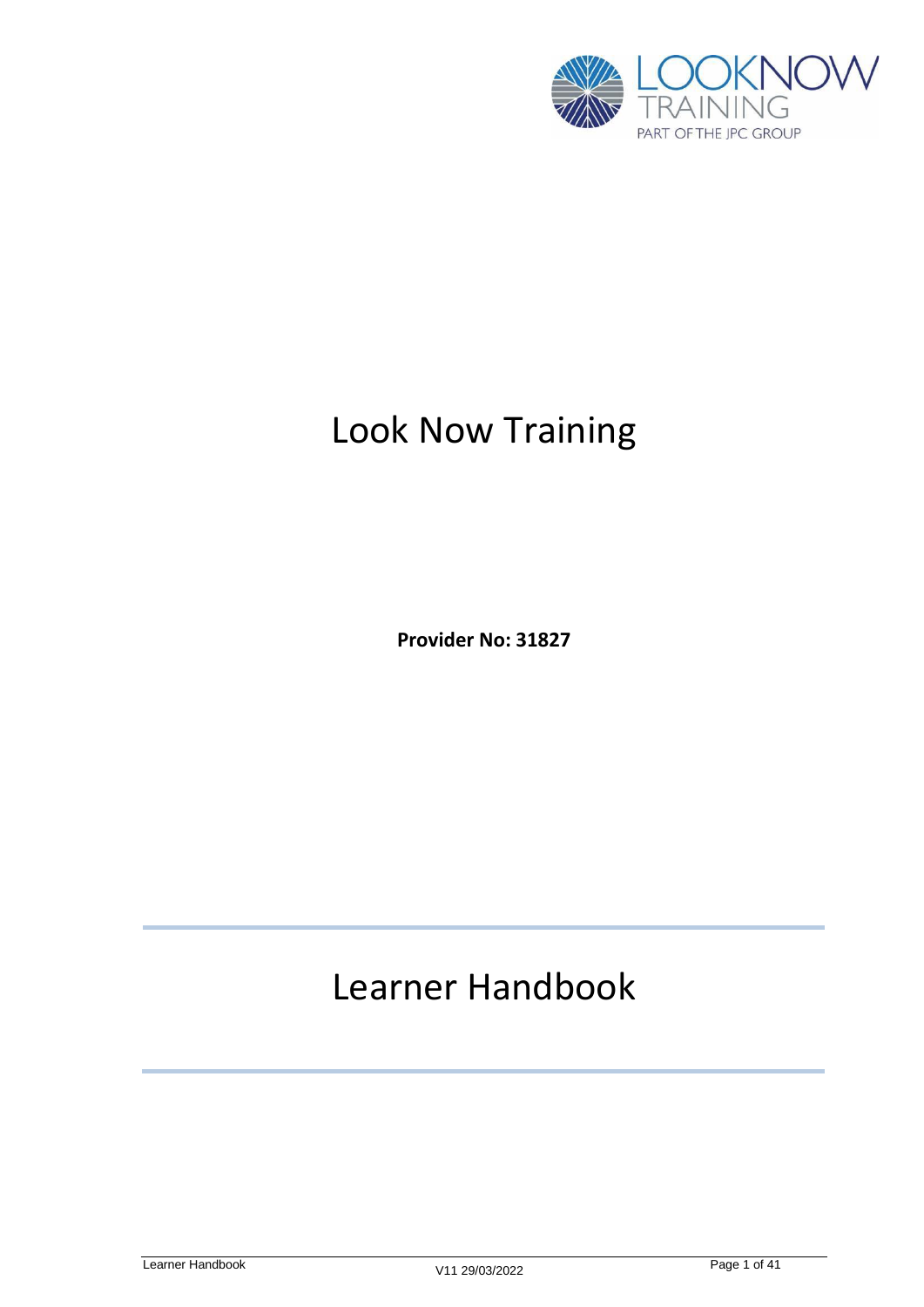

### Contents

# <span id="page-1-0"></span>Welcome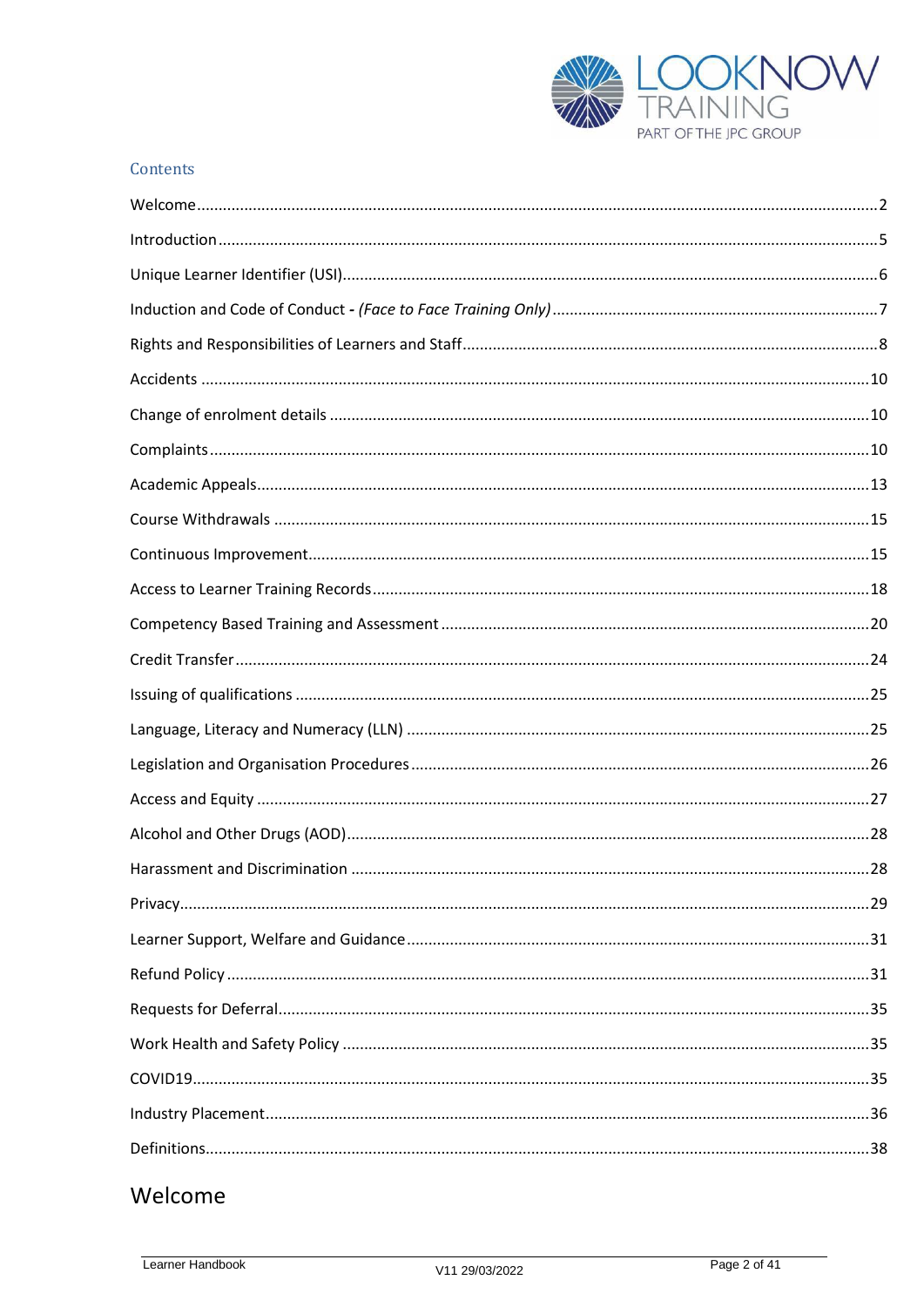

Welcome to Look Now Training

On behalf of the staff at Look Now Training, we would like to welcome you.

To help you understand the way our organisation works and help you get the most from your studies, we are providing this Learner Handbook which we trust answers the questions you have about studying with us. If not, please feel free to ask your trainer.

For those of you enrolled in a certificate course, please take the time to read this handbook and sign the acknowledgement form confirming you have done so.

For those completing short courses, copies of the handbook are available in all classrooms. Please take the time to read this handbook, especially in relation to legislation that may impact on your studies.

Trainers are responsible for ensuring all Learners are keptinformed of any changesto legislationor Look Now Training policies. Any changes affecting your studies or learning environment will be emailed to all currently enrolled Learners. Please ensure you keep us informed of any changes to your contact details

All staff members are here to assist you and we encourage you to talk to us at any time to discuss any problems you may have.

We trust that your time with us is an enjoyable one and the skills you learn here prove valuable in your chosen career.

The Management Team Look Now Training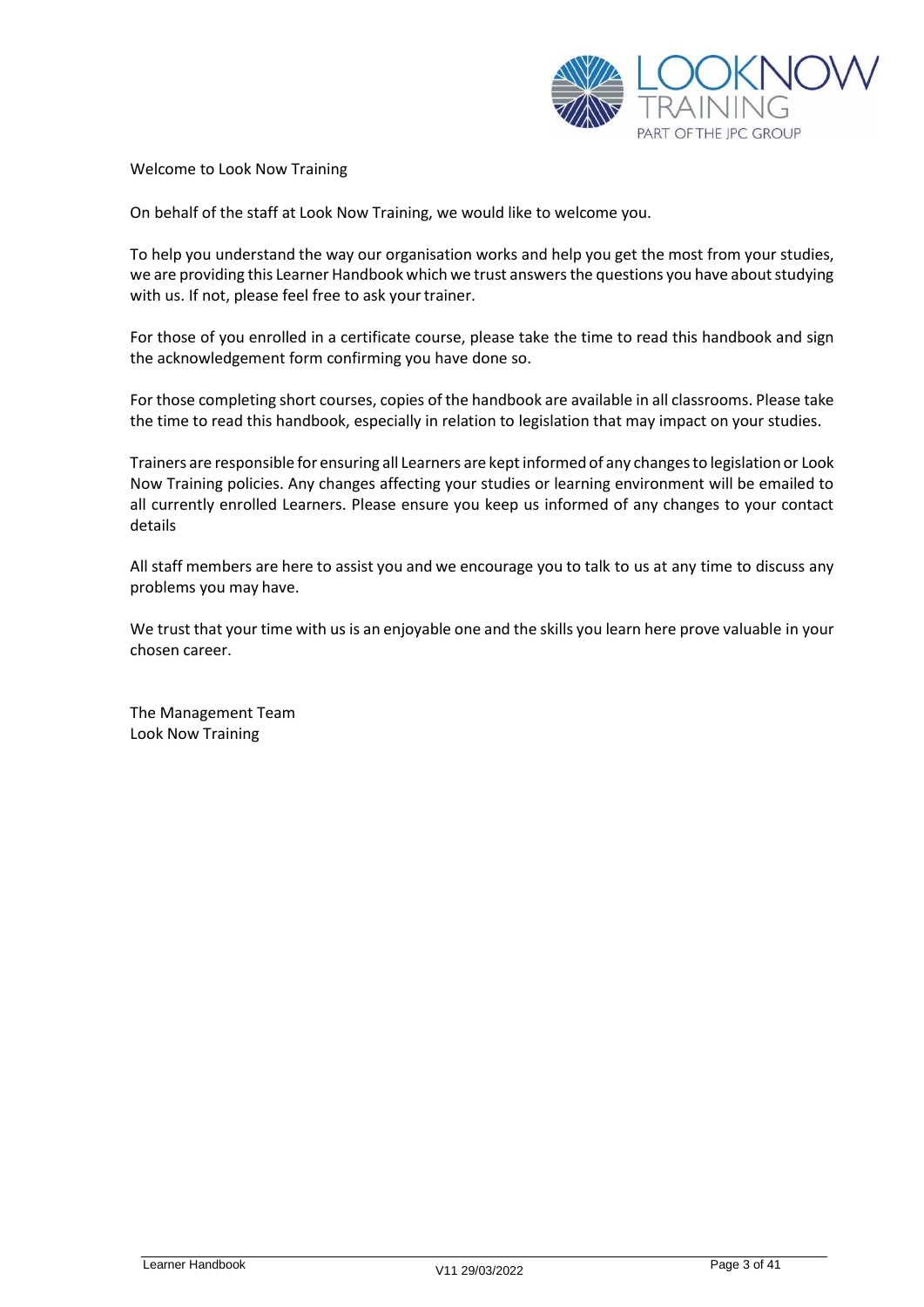

### THIS PAGE LEFT INTENTIONALLY BLANK

# \*\*\*PROGRAM PRICING SCHEDULE TO BE INSERTED\*\*\*

Or refer to Look Now Training Website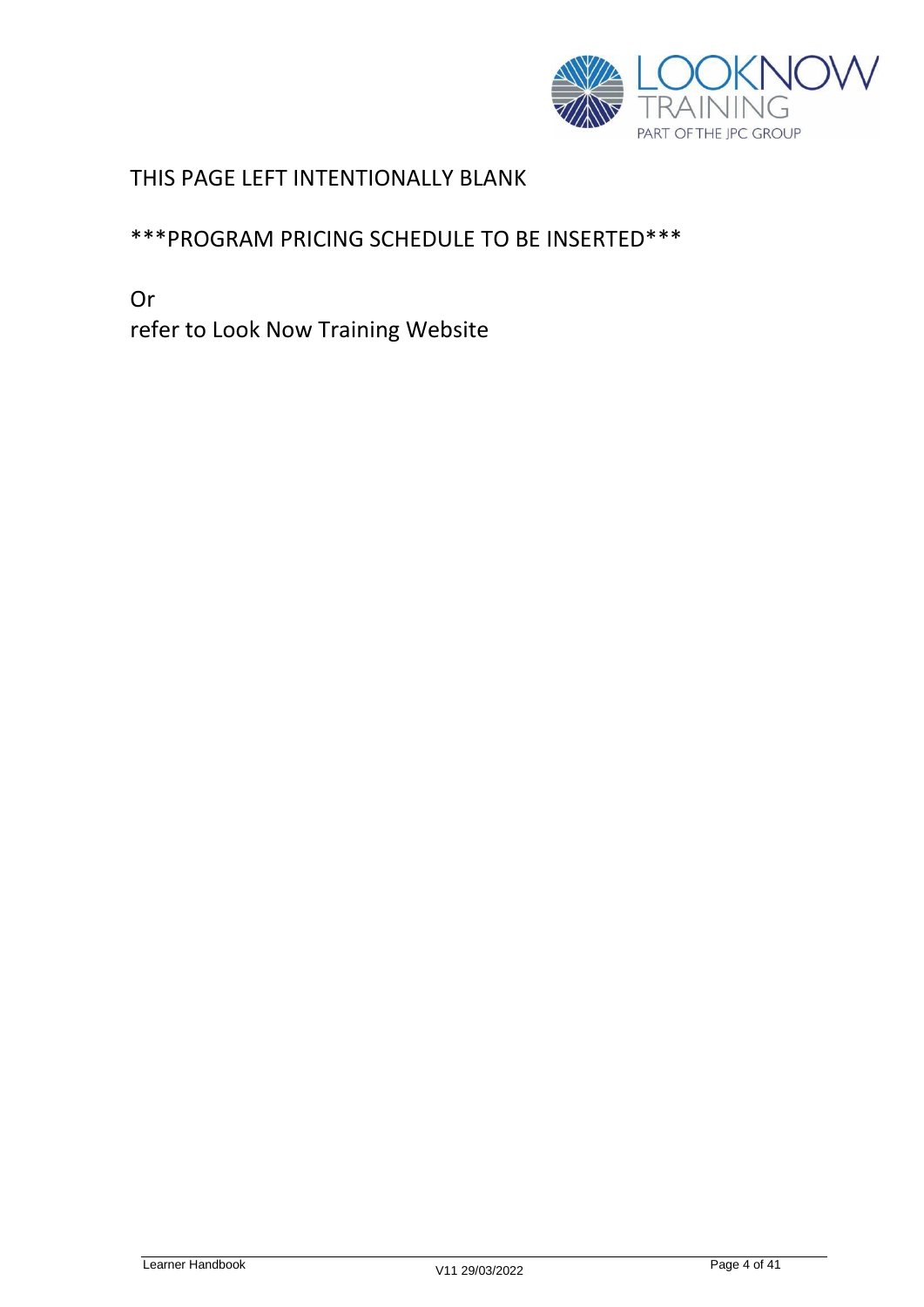

### <span id="page-4-0"></span>Introduction

#### *The VET Quality Framework*

The course in which you are enrolled will result in your achieving a nationally accredited qualification. If you complete all requirements of the course, you will be awarded a Certificate. If you exit prior to completing all requirements you will be awarded a Statement of Attainment for units successfully completed prior to exiting.

The course requirements are outlined by the VET Quality Framework and the Australian Qualification Framework (AQF). Australian Skills Quality Authority (ASQA) audits Registered Training Organisations (RTOs) to ensure compliance against these frameworks.

A newly registered RTO will be audited within the first 12 months of operation to ensure compliance with the Standards for Registered Training Organisations (RTOs) 2015 and will be re-audited during its subsequent five-year registration period. These standards and the auditing process are intended to provide the basis for a nationally- consistent, high quality vocational education and training system.

The VET Quality Framework is a quality training system and is a key driver of Australia's economic and social growth. It is a national training system that provides the basis for high-quality, industry developed and nationally recognised training.

As an RTO, Look Now Training adheres to this system and does all within its power to remain compliant. From time to time Learners are surveyed and their cooperation will assist this organisation in remaining compliant. Assessment Booklets contain feedback forms and Learners are invited to provide feedback on the assessment through this form.

Learners will also be invited to provide feedback through Course Evaluation Forms. These surveys are conducted to enable Look Now Training to identify opportunities for improvement not only to training and assessment but also to services provided. Learners accessing a subsidised training position under the Certificate 3 Guarantee or Higher-Level Skills entitlements systems will also be required to undertake a Departmental Survey within three months of completing their enrolment.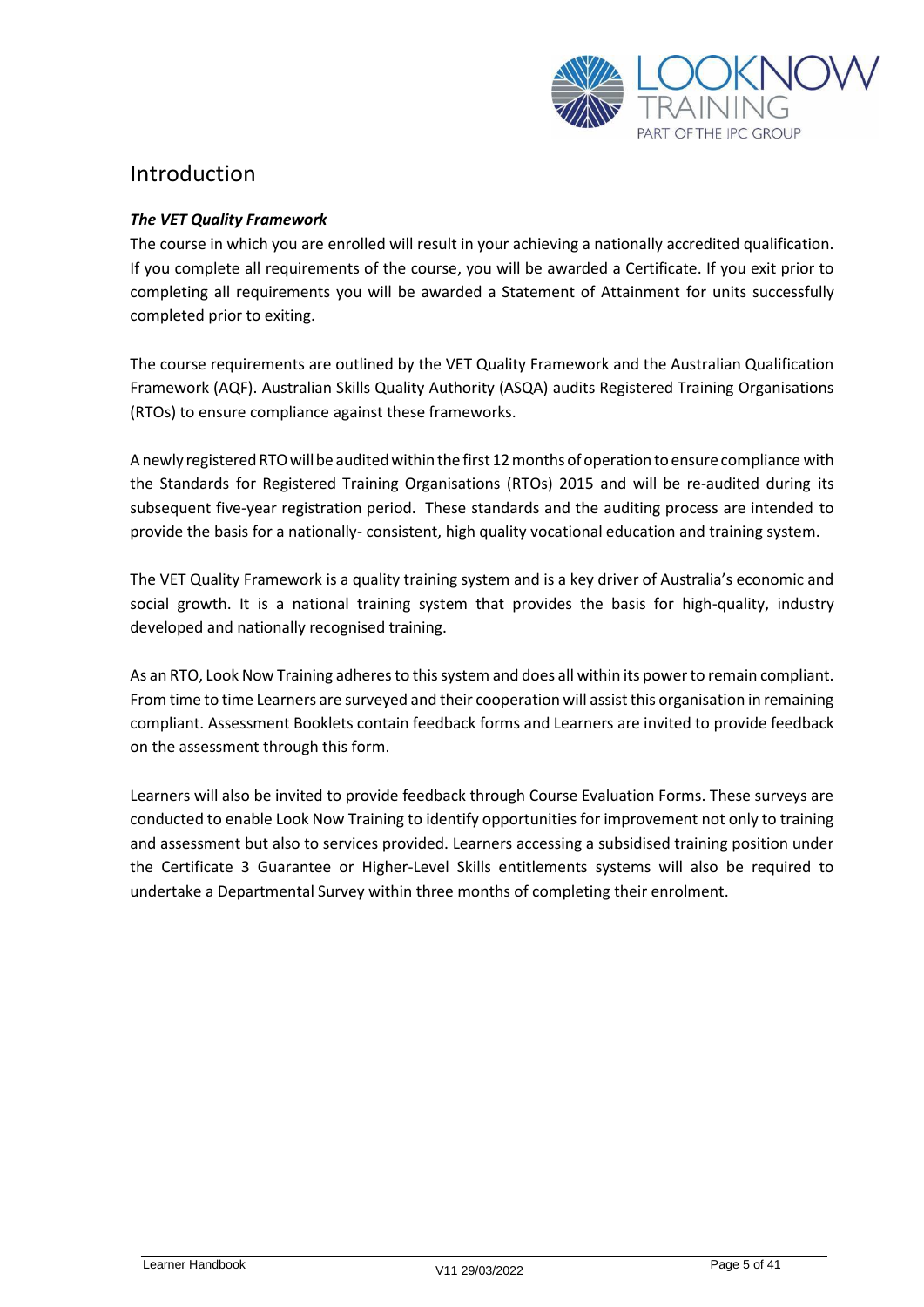

## <span id="page-5-0"></span>Unique Student Identifier (USI)

All Learners who will be completing or commencing nationally recognised training with *Look Now Training* (college, distance or blended) will need to have a Unique Learner Identifier (USI). This is a requirement of the Australian Government - Department of Industry.

A USI account will contain all your nationally recognised training records and results from 1st January 2015 onwards. Your USI will help keep your training records and results together in an online account controlled by you. Each time you enrol to study at a new training organisation, your USI will be used to store your training records and results.

By having a USI you will be able to access your training records and results (or transcript) whenever you need them (e.g. for a new employer or when you enrol to study at a new training organisation). Your USI can be accessed online from your *computer, tablet orsmart phone and allows easy access to your training records and results. A Unique Learner Identifier (USI) is effectively a reference number made up of 10 numbers and letters (e.g. 3AW88YH9U5) that gives you access to your USI account.*

Look Now Training is unable to issue you with a nationally recognised VET qualification or statement of attainment when you complete your course if you do not have a Unique Learner Identifier (USI). If you have not yet obtained a USI you can apply for it directly a[t http://www.usi.gov.au/create-your-USI/.](http://www.usi.gov.au/create-your-USI/)

If you would like Look Now Training to apply for a USI on your behalf, you must authorise us to do so and declare that you have read the privacy information at <http://www.usi.gov.au/Training->Organisations/Documents/Privacy-Notice.pdf

*The USI will stay with you for life and will be recorded with any nationally recognised Vocational Education and training course that is undertaken or completed from 1st January 2015 onwards.*

#### *Who needs a USI?*

- Learners who are enrolling in nationally recognised training.
- School Learners completing nationally recognised training.

#### *Apply for your own USI*

It is free and easy for you to create your own USI online. Visit the USI website at usi.gov.au and select the 'Create a USI' link and follow the steps.

#### *Once you create your USI*

Once you create your USI you will need to notify Look Now Training of your USI number and any other training organisation you study with so your training outcomes can be linked. You will be able to:

- View and update your details in your USI account.
- Give your training organisation permission to view and/or update your USI account.
- Give your training organisation view access to your transcript.
- Control access to your transcript from 2015; and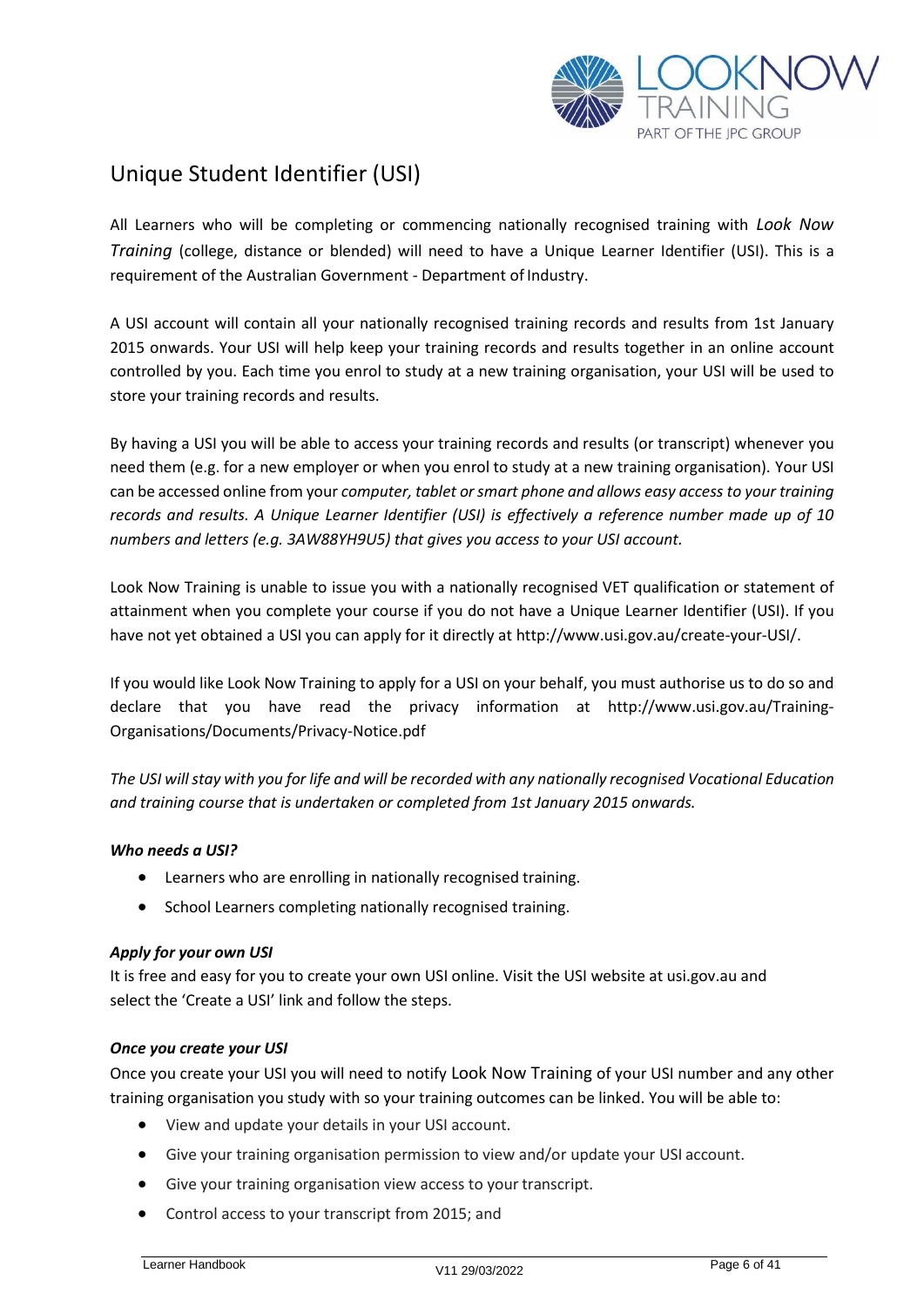

• View online and download your training records and results in the form of a transcript which will help you with job applications and enrolment in further training.

#### *Important*

- Ensure you register your USI in your present legal name (as per your current I.D)
- Once you have created your USI you will need to contact Look Now Training at 07 5434 9922 to notify us of your USI number. (Please also include your full name and date of birth).
- It is important to notify Look Now Training of your USI number (and full name & DOB) as we will need to verify the USI by entering it into our Learner management system.
- When you enrol you will need to use the same personal details as the ID that you used to create your USI. Please do not use a preferred name or abbreviated name.
- Look Now Training is not permitted to issue your Certificate or Statement of Attainment until we have a USI entered and verified in our Learner management system against your enrolment.
- Update your USI where you change your name (e.g. married name)

#### *More information*

For more information, you can:

- Watch the short information video from the Australian Government at
- https:/[/www.youtube.com/watch?v=HRYaaF-B7Ho](http://www.youtube.com/watch?v=HRYaaF-B7Ho) (or search *Unique Learner Identifier (USI) – Learner Video* on YouTube).
- Visit the website: [www.usi.gov.au](http://www.usi.gov.au/)
- Read the Learner fact sheet given to you by the course advisor or found on the USI website, [http://www.usi.gov.au/Learners/Pages/default.aspx,](http://www.usi.gov.au/Students/Pages/default.aspx) [http://www.usi.gov.au/Learners/Pages/your-training-organisation.aspx](http://www.usi.gov.au/Students/Pages/your-training-organisation.aspx)

### <span id="page-6-0"></span>Induction and Code of Conduct *- (Face to Face Training Only)*

On the first day, all new Learners are requested to attend at the appointed time. Learners will be greeted, and an Orientation will be conducted in accordance with the induction checklist and will include the following.

- Distribution of Learner Handbooks to those who have not already received one
- Relevant Policies and procedures contained in the Learner Handbook are explained
- Program pricing schedule
- Floor Plan Orientation (toilets, fire exits, kitchen, Legislation folder etc.) given
- Overview of the Evacuation procedure conducted
- <span id="page-6-1"></span>• Disclaimers completed and handed in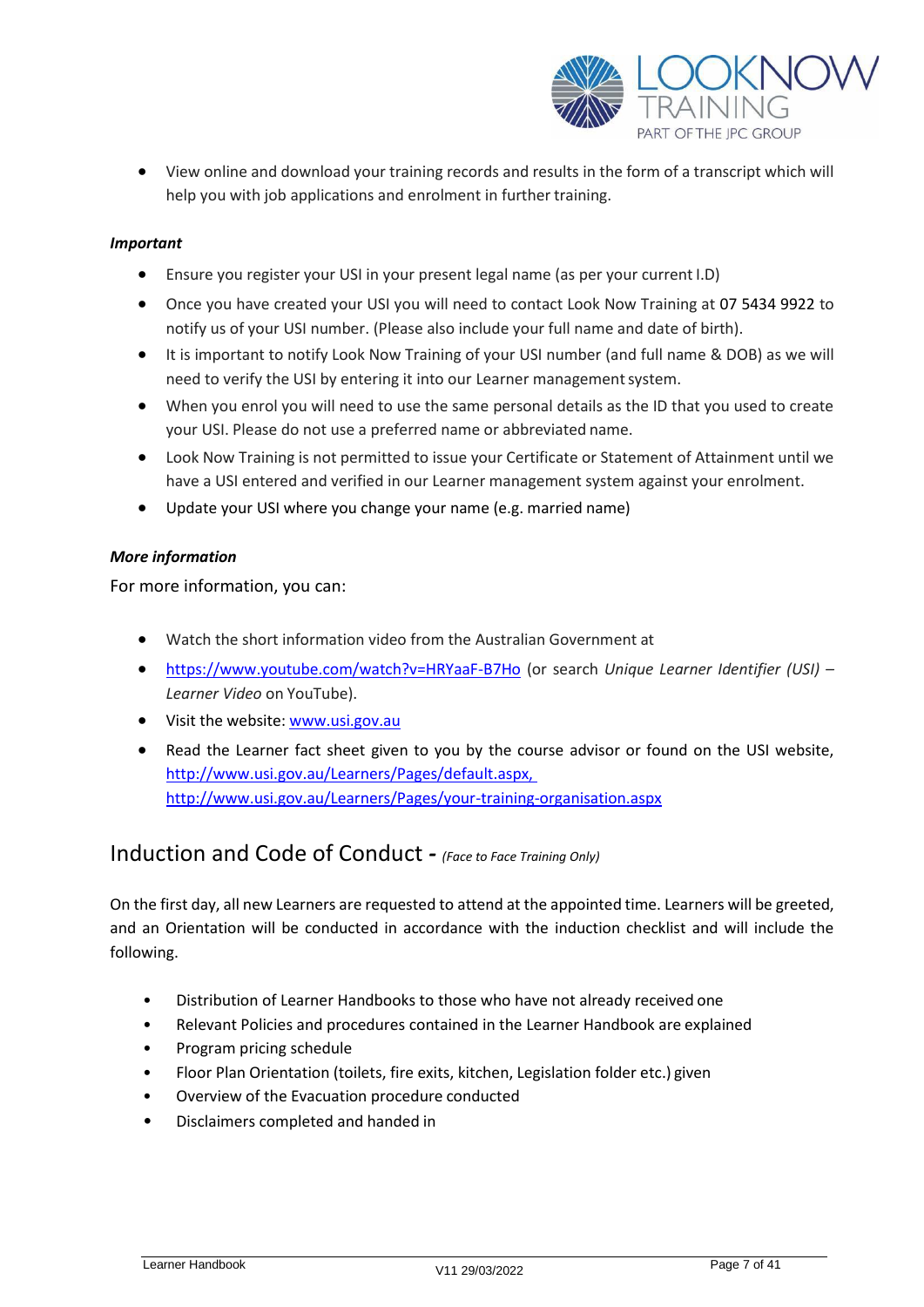

# Rights and Responsibilities of Learners and Staff

### *Learners' Rights*

#### *Learners can expect to:*

- receive training of a high quality that recognises and appreciates their individual learning styles and needs have all fees and information prior to enrolment
- have access to all Look Now Training regardless of educational background, gender, marital status, sexual preference, race, colour, pregnancy, national origin, ethnic or socio-economic background, physical or intellectual impairment, and religious or political affiliation,
- have their prior learning, acquired competencies, and experience appropriately recognised in determining their requirements for training and assessment
- be advised of the learning outcomes and prescribed assessment tasks for the training program of their choice, prior to its commencement
- be able to appeal for a review of the results of an assessment
- achieve the published learning outcomes from their training program, if they, in turn, devote the necessary time and diligence to it
- learn from fully qualified, competent, and diligent Trainers who observe their responsibility to address Learners' learning needs, assist them to achieve the course outcomes, and assess their Learners' work fairly
- learn in an appropriately appointed, safe and clean learning environment, free of all forms of harassment and discrimination
- be treated with dignity and fairness,
- expect that Look Now Training be ethical and open in their dealings, their communications, and their advertising
- have Look Now Training will observe their duty of care to them,
- receive efficient handling of administrative matters and in the processing of fees, concessions, refunds etc.
- have their privacy and confidentiality protected, and secure storage of Learner records in accordance with
	- the organisation's policies, to the extent permitted by law

#### *Learners' Responsibilities*

#### *Learners are responsible for:*

- understanding and accepting the enrolment conditions for the courses they undertake
- providing accurate information about themselves at the time of enrolment, and to advise Look Now Training of any changes to their address or phone numbers within 7 days
- paying all fees and charges associated with their course and providing their own course requirements where notified
- recognising the rights of staff and other Learners to be treated with dignity and fairness, and behaving in an appropriate and acceptable manner towards them
- ensuring regular and punctual attendance
- ensuring they attend classes sober and drug free, and smoke only in open areas away from other people
- the security of their personal possessions while attending a course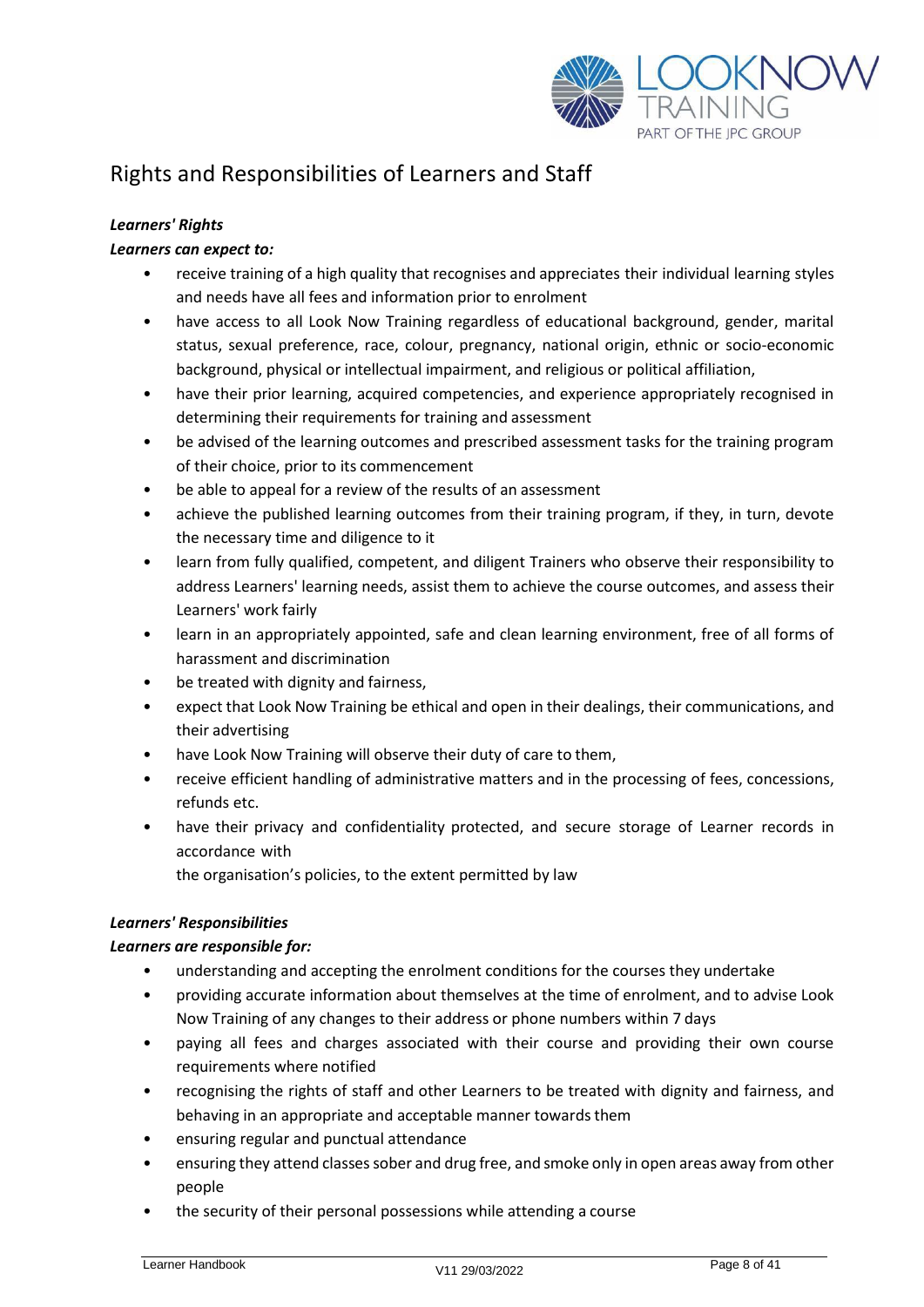

- promptly reporting all incidents of harassment or injury to their trainer or Head Office
- respecting Look Now Training property and observing policy guidelines andinstructions for the use of equipment
- seeking clarification of their rights and responsibilities when in doubt
- abstaining from bullying, harassing, and any other unlawful activity or behaviour whilst on Look Now Training property or engaged in a Look Now Training controlled or sponsored activity
- completing survey requirements if utilising a subsidised training position under the Certificate 3 Guarantee

#### *Staff Responsibilities*

#### *All Trainers employed with Look Now Training must ensure that:*

- the qualifications they hold are current and relevant to the modules which they teach
- any information passed on to Learners is accurate
- any advice given is done so consistent with the National Code and Look Now Training's own Code of Practice
- all Learner attendance is recorded accurately as per the Attendance Sheet/s provided for each module that is delivered
- all absences are recorded for each session
- attendance and absence information are recorded appropriately
- classes are held as scheduled by Look Now Training and any changes are to be reported immediately to ensure continued compliance
- Look Now Training Management is advised of any addition orincrease in the number of Learners in a class for any reason in case alternate arrangements need to be made for classroom allocation
- no changesin classroom allocation are made outside those authorised by the course coordinator
- they advise Look Now Training of any additional qualifications they successfully complete and provide certified copies of the qualification and transcript

Look Now Training abides by the Standards for Registered Training Organisations (RTOs) 2015 in relation to all training and assessment activities. Accordingly, Look Now Training require all training/assessment staff to hold as a minimum, the following combination of:

- A Certificate IV in Training and Assessment
- Sound, recent industry experience in your vocational area
- Familiarity with the principles and practices of Competency-Based Training
- Familiarity with Equal Employment Opportunity and Occupational Health and Safety principles and
- <span id="page-8-0"></span>• A current certificate authorising the staff member to work with children and young people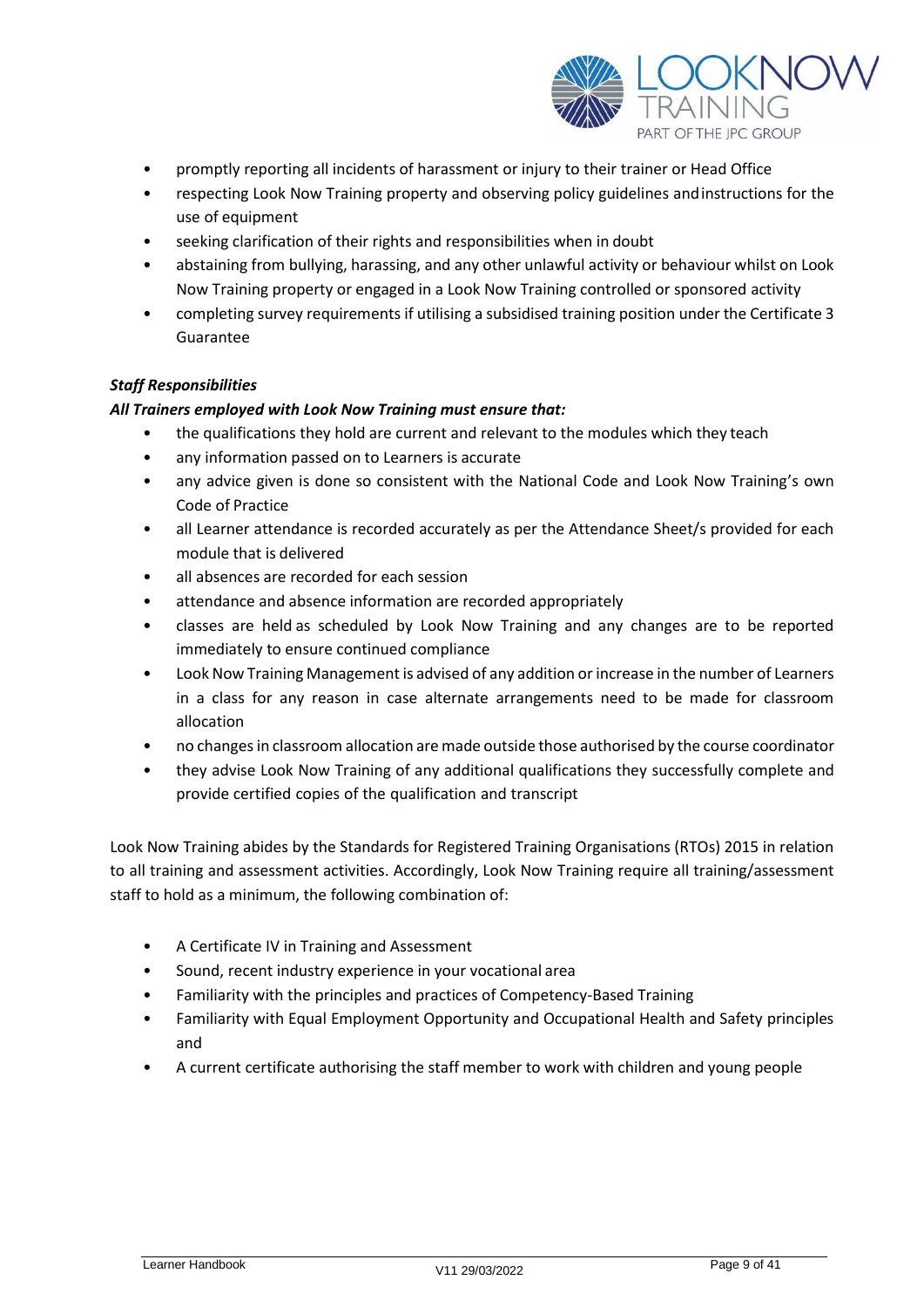

# Accidents

All accidents must be reported and recorded on an Incident Report Form which must be signed by the nominated staff member. Any action taken must be recorded.

### <span id="page-9-0"></span>Change of enrolment details

It is your responsibility to notify us of any change of name, address, or employment, which occurs during the term of your studies with us. Please ensure this is completed within 7 days.

### <span id="page-9-1"></span>**Complaints**

### *Complaints and Appeals Policy*

#### *Purpose*

Look Now Training seeks to continuously provide high quality education and training services. The complaints and appeals policy aims at managing and responding to allegations involving the conduct of the RTO, its trainers, assessors or other staff, and includes any third parties providing service on behalf of Look Now Training, its trainers, assessors or other staff, or the conduct of other Learners, and all matters covering training and/or assessment services provided by Look Now Training.

Look Now Training is committed to implementing an effective complaint resolution procedure that where possible, is managed quickly, at the local level and with a minimum number of people involved. The resolution process will focus on a rapid re-establishment of good education, working relationships and positive outcomes. The procedures aim to ensure all complaints and appeals are addressed effectively, efficiently and in a timely, fair, unbiased, and confidential manner.

#### *Scope*

This policy applies to all Learners undertaking study or training in courses offered by Look Now Training, including trainees under a contract of training. Learners under a contract of training will also need to seek advice from the relevant government department in their State about their rights and responsibilities. This policy also applies to staff, trainers and assessors, Co-providers and their trainers and assessors, industry representatives and employers.

Confidentiality will be maintained at all times. All parties have a right to confidentiality and privacy, subject to necessary legal responsibilities, and the complaint will be forwarded to the most appropriate qualified person (as determined by the RTO Manager) to assist the effective and rapid resolution of any complaint.

Complaints and appeals are acknowledged and dealt with fairly, efficiently, and effectively. At all times, parties to the complaint may be accompanied by an advocate of their choosing (at their own cost), except where that advocate is a legal practitioner. Each party will have the opportunity to present their side of the matter.

A complainant has the right to withdraw a complaint at any stage. If a Learner is utilising the complaints and appeals process, their enrolment will be maintained whilst the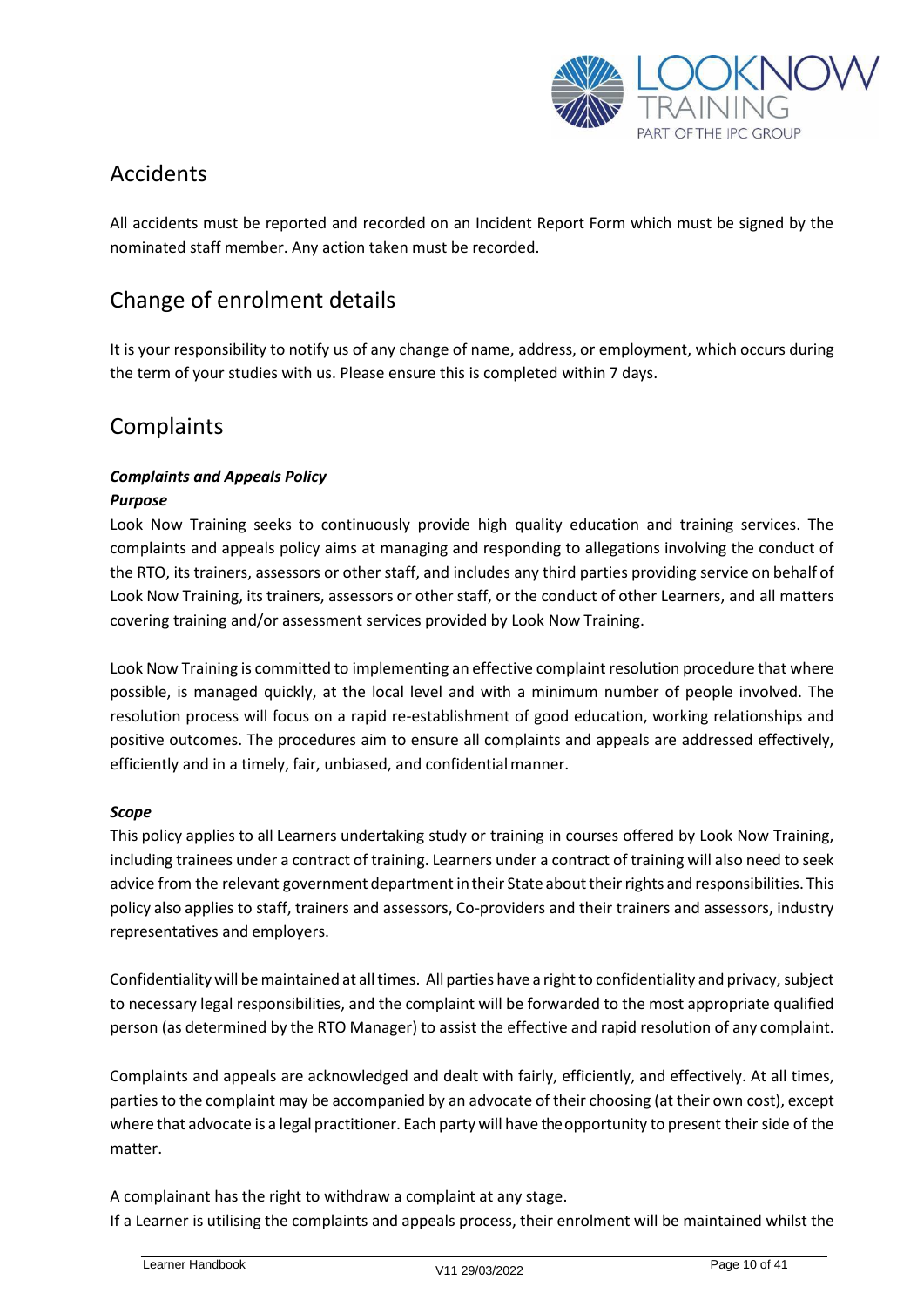

complaints or appeals process is ongoing unless the Learner is in breach of another Look Now Training Policy.

Decisions or outcomes of the complaint handling process that find in favour of the Learner shall be implemented immediately.

#### *Procedural Fairness & Natural Justice*

Look Now Training applies the principles of procedural fairness and natural justice throughout the Complaints and Appeals handling process. All decision-makers within Look Now Training will inform people of any cases against them or their interests and will give them a right to be heard (the 'hearing' rule).

The decision makers will not have a personal interest in the outcome (the rule against 'bias') and they will act only on the basis of logically probative evidence (the 'no evidence' rule). This means that:

- Any person subject to a decision by Look Now Training, or anyone who has allegations made against them, will be informed, and has the opportunity to tell their side of the story before a decision is made.
- Appellants, or anyone who has allegations made against them, will be provided with an opportunity to formally present their case.
- The decision maker will be independent of the complaint/decision being reviewed
- Decisions made by Look Now Training will be done so in an unbiased and fair manner based on facts provided or determined through investigation of a complaint.
- Look Now Training will address each complaint in a confidential, effective, and timely manner.

#### *Victimisation*

All complaints will be handled with fairness in accordance with the principles of natural justice. Look Now Training is committed to ensuring that participants do not experience any victimisation as a result of making either an informal or formal complaint.

Whether a complaint is formal or informal, steps will be taken to ensure that neither party is victimised or disadvantaged as a result of a complaint being made. The nominee appointed to manage a formal complaint will be responsible for ensuring that no victimisation occurs.

#### *Defamation*

Defamation may be defined as the publication or making of false statements about another, which damages that person's reputation. The defamatory statement must be untrue and also intended to be taken seriously. Its effect must be damaging to the reputation of the person.

A defamatory statement may be in one of two forms – libel or slander. Libel is a defamatory statement in written words, pictures or other visual form, or broadcast over radio or television with an element of permanence about it. Slander is a defamatory statement in spoken or written words or other transitory form.

All parties to a problem resolution process should ensure that they limit their discussionsto details of the complaint and that they act within their role in pursuing Look Now Training's Complaints, Grievance and Appeals policy.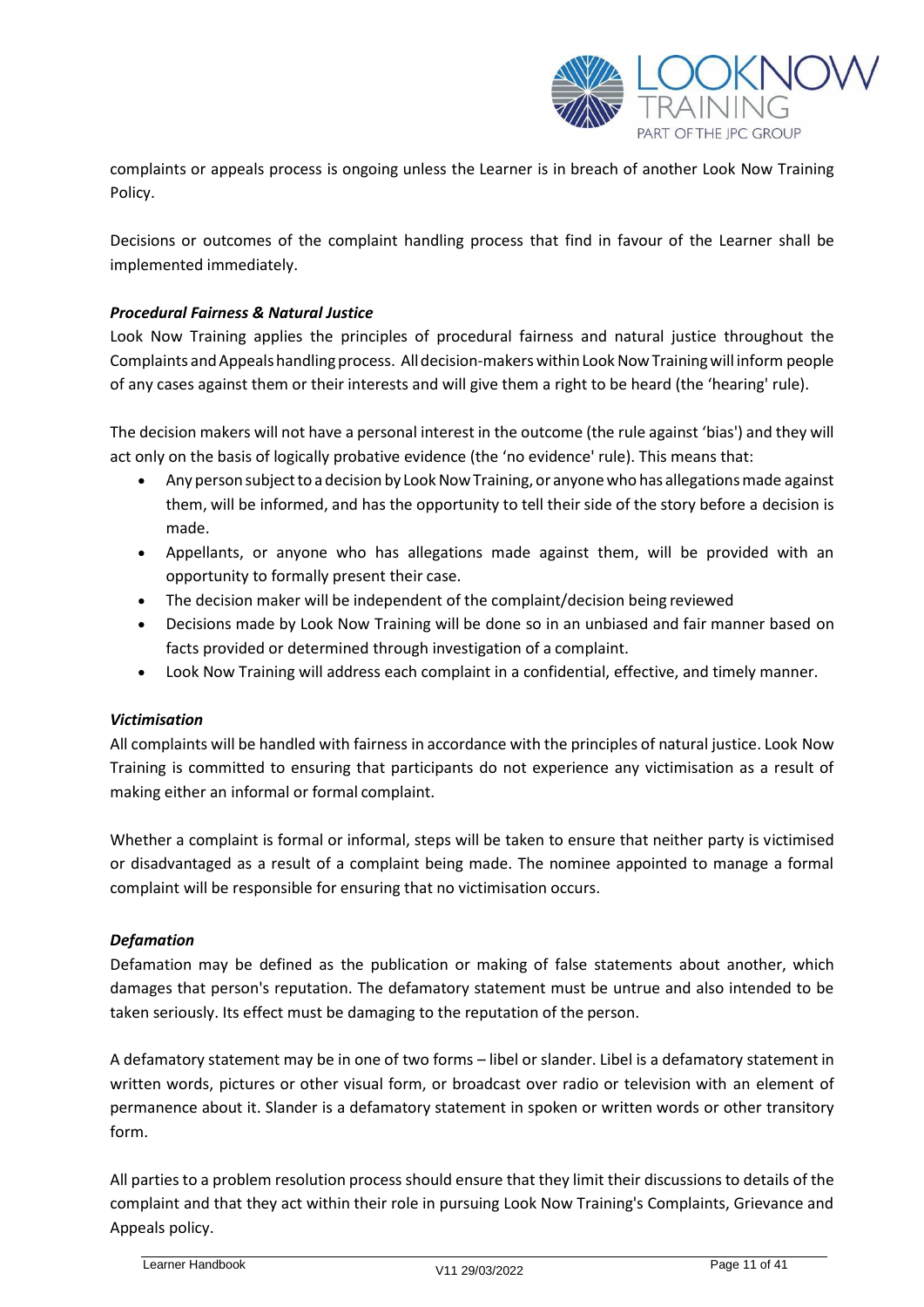

#### *Record Keeping*

Secure records of complaints and appeals, and their outcomes are maintained electronically. Records of all complaints and appeals and their outcomes will be recorded within Look Now Training's Complaint Register. All records relating to complaints and appeals are treated as confidential and meet Look Now Training's Privacy Policy obligations. These records are managed by Look Now Training's Senior Management and by Compliance. Complaints are subject to review by senior management during Operations meetings, which will identify potential causes of complaints and appeals and by taking appropriate corrective action to eliminate or mitigate the likelihood of future reoccurrence.

#### *Resolution Timelines*

All parties involved in any formal complaint or appeal will be advised of the outcome in writing within twenty (20) working days of the date of the complaint/appeal.

Where a complaint takes more than 60 calendar days to process and finalise a complaint Look Now Training will:

- a) Inform the complainant in writing, including the reasons why more than 60 calendar days are required and
- b) Regularly update the complainant on the progress of the matter. Updates shall be provided to the complainant at a minimum of four (4) weekly intervals

#### *How to Make a Complaint*

There are two types of complaint: informal and formal. Learners, RPL participants, industry representatives and staff may choose either process. A copy of our complaints policy can also be obtained on our website - [www.looknow.edu.au.](http://www.looknow.edu.au/)

#### *Informal complaint*

A complaint is considered informal when it is made verbally. An informal complaint should be able to be resolved at the local level with a minimum number of people involved.

#### *Formal complaint*

- 1. Learners may make a formal complaint by forwarding a signed written complaint to the RTO Manager of Look Now Training within one month of the incident to which the complaint relates.
- 2. The RTO Manager will forward a copy of the complaint to Compliance and will notify the Director that a complaint has been received.
- 3. The RTO Manager will commence their review of the complaint within seven (7) working days from the date the complaint was submitted. The RTO Manager will make enquiries about the matter or may task another person on their behalf to research the matter against the relevant policy. All parties have a right to confidentiality and privacy, subject to necessary legal responsibilities, and the complaint will be forwarded to the most appropriate qualified to assist the effective and rapid resolution of any complaint.
- 4. The RTO Manager will finalise their response to the complainant and provide the complainant a response as soon as possible but no later than twenty (20) working days from when the complaint was submitted.
- **5.** The RTO Manager is to communicate the response in writing to the complainant and is to seek feedback from the complainant about their level of satisfaction with the complaint outcome. If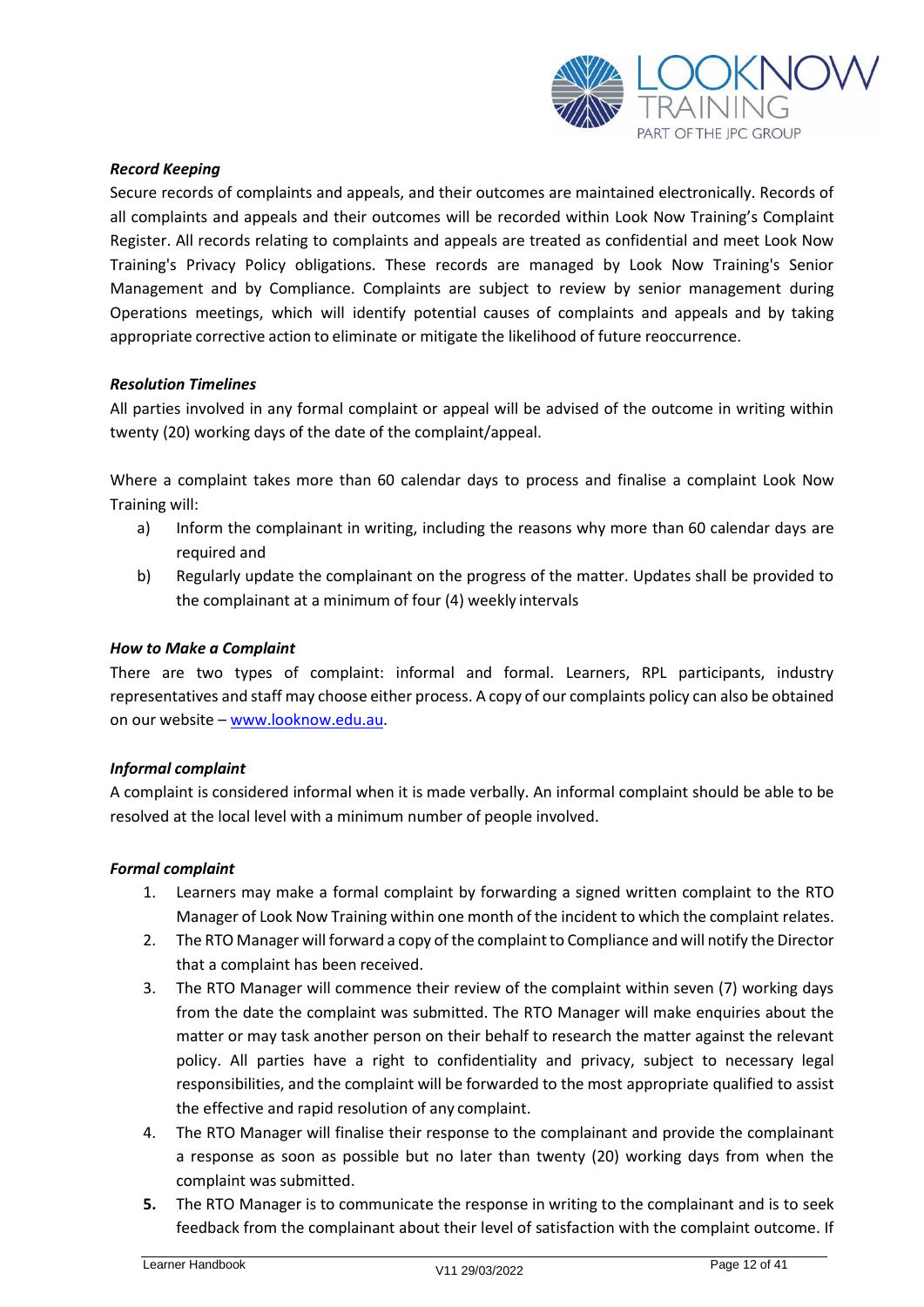

the complainant is not satisfied with the outcome the RTO Manager is to advise the complainant of their options, as detailed herein (refer Review by external independent party/agency.

- 6. The outcome of the complaint and all associated records must be on forwarded within seven (7) days of the outcome to:
	- o Compliance for updating in the associated records management system
	- o Look Now Training's CEO for senior management corrective action if required

# <span id="page-12-0"></span>Academic Appeals

All Learners have the right to make an academic appeal. Where a Learner is dissatisfied with an assessment the Learner/participant should discuss this informally in the first instance with their assessor.

Where a Learner/participant is dissatisfied with the outcome of assessment of practical work and/or vocational placement assessments performed in the workplace, the Learnershould discuss this informally in the first instance with their workplace mentor/supervisor. If the Learner remains dissatisfied, the issue should be discussed informally with their assessor.

If the issue cannot be resolved informally, a Learner can submit a formal academic appeal in writing to the RTO Manager within twenty (20) working days ofreceiving the reviewed academic result.

The appeal must outline why the Learner has requested a formal review of the result. The Learner will be advised in writing that the appeal has been received. The relevant RTO Manager will seek to resolve a formal academic appeal through the appointment of an independent and impartial assessor to investigate and make a recommendation.

The RTO Manager will make the final decision on all formal academic appeals.

All parties involved in any formal academic appeal will be advised of the outcome in writing within twenty (20) working days of the date of the appeal. If a Learner's formal academic appeal is successful, the academic result will be amended.

A Learner/participant whose formal academic appeal is not upheld by the RTO Manager will be advised in writing of the option to either access the appeals procedure or the process for external mediation.

- The RTO Manager is to communicate the response in writing to the appellant and is to seek feedback from the appellant about their level of satisfaction with the outcome. If the appellant is not satisfied with the outcome the RTO Manager is to advise the appellant of their options, as detailed herein (refer to Review by external independent party/agency)
- The outcome of the academic appeal and all associated records must be on forwarded within seven (7) days of the outcome to:
	- o Compliance for updating in the associated records management system.
	- o Look Now Training's CEO for senior management corrective action if required.

#### *Appeals process*

If a complainant is dissatisfied with the outcome of their formal complaint or academic appeal, they may lodge an appeal against the decision. Look Now Training provides the right of appeal against decisions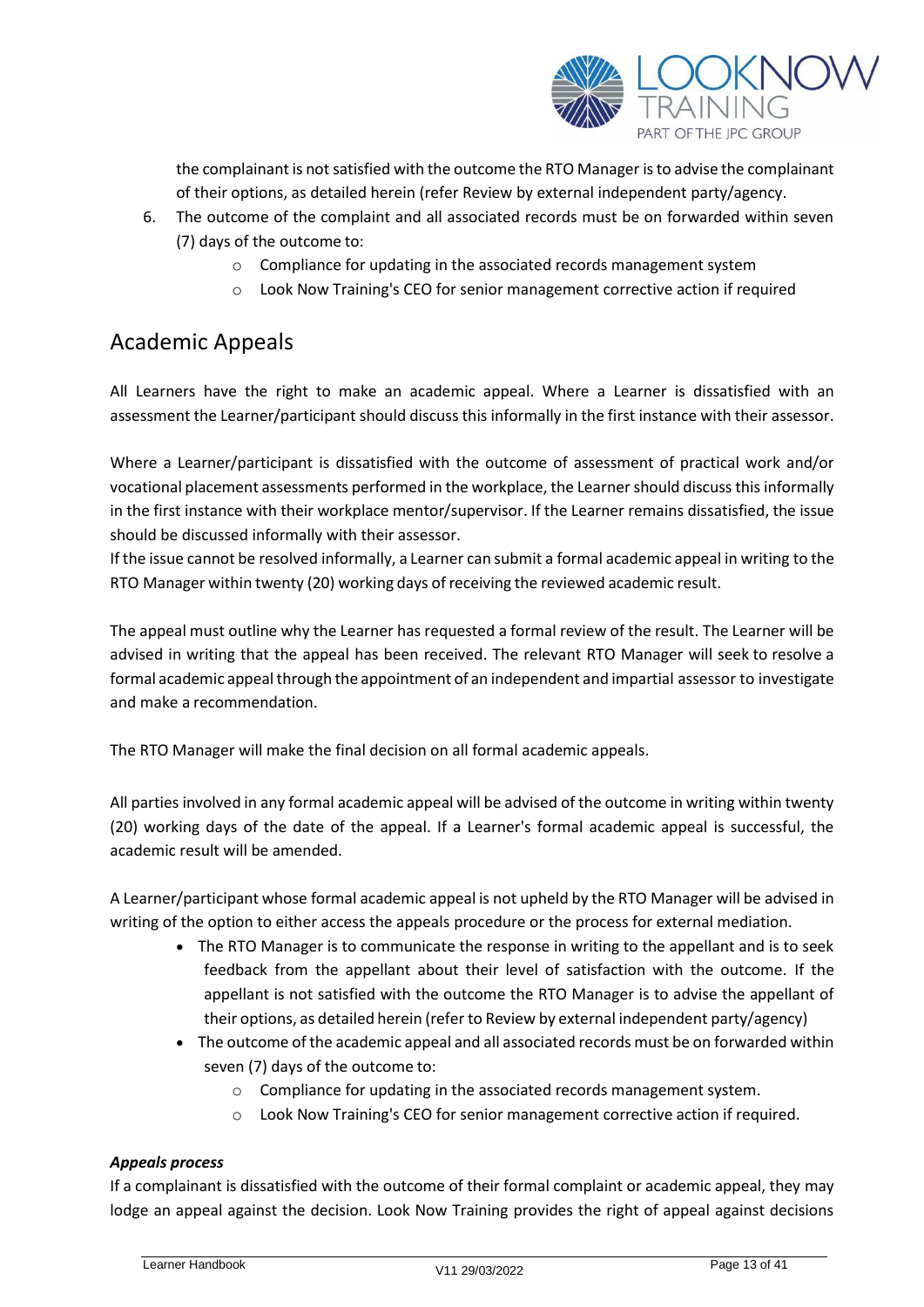

made following the resolution or completed investigation of a complaint or academic appeal, whether informal or formal or a breach of Look Now Training's Policy. At all times, parties to the appeal may be accompanied by an advocate of their choosing (at own cost), except where that advocate is a legal practitioner. Each party will have opportunity to formally present their case should they wish to do so.

An appeal must be lodged in writing within twenty (20) working days of the date of notification of the original decision. Any appeal must set out the grounds for the appeal.

The RTO Manager or nominee may convene an Appeals Panel to assess the appeal, and act as Chairperson. In addition to the Chair, an Appeals Panel will consist of at least 2 staff of Look Now Training Skills Training. The appellant will not normally have the right to be present when the Appeals Committee convenes.

Non-academic appeals do not ordinarily require the convening of an Appeals Panel; however, the RTO Managermay seek the input ofsuitably qualified staffwho are independent ofthe grounds of the appeal.

Where the grounds of an appeal involve statutory issues such as harassment or discrimination the RTO Manager will participate in the appeals process.

The appellant will be notified in writing of the outcome of the appeal outlining the reasons for the decision within twenty (20) working days of the date of lodgement of the appeal.

The report will further advise the appellant of their right to access the external mediation process if they are not satisfied with the outcome of their appeal.

#### *Resolution Timelines*

All parties involved in a formal appeal will be advised of the outcome in writing within twenty (20) working days of the date of the complaint/appeal.

Where an appeal takes more than 60 calendar days to process and finalise a complaint Look Now Training will:

- a) Inform the appellant in writing, including the reasons why more than 60 calendar days are required and
- b) Regularly update the appellant on the progress of the matter. Updates shall be provided to the appellant at a minimum of four (4) weekly intervals
- c) The outcome of the appeal and all associated records must be forwarded within seven (7) days of the outcome to:
	- o Compliance for updating in the associated records management system.
	- o Look Now Training's CEO for senior management corrective action.

#### *Review by external independent party/agency*

Complainants can choose to utilise resources outside Look Now Training to resolve their complaint/appeal if they are not satisfied with the process applied by Look Now Training. If after Look Now Training's appeal process has been exhausted and the complaint has still not been resolved, upon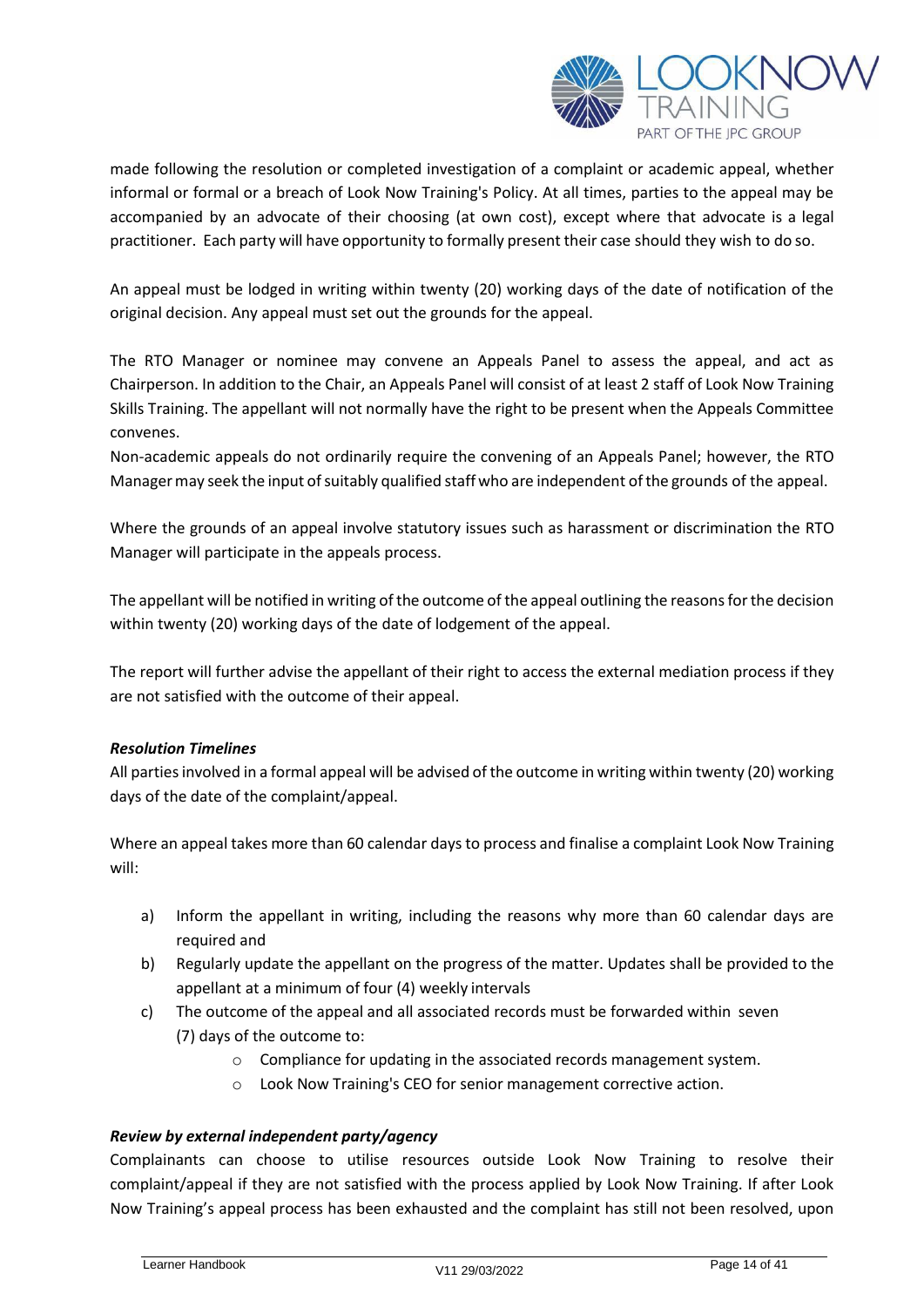

written request, an independent organisation can be arranged to facilitate further reviewofthecomplaint or appeal. Any fees charged by an external agency will be the responsibility of the complainant or appellant. The complainant/appellant will incur all associated costs or fees charged by the external agency.

Each complaint and appeal outcome will be recorded in writing and each party to the complaint/appeals will be given a written statement of the outcomes, including reasons for the decision.

If the complainant is not satisfied with the external independent party/agency they may refer the matter to the national regulator of Australian vocational education and training (VET) providers - Australian Skills Quality Authority (ASQA) [www.asqa.gov.au/complaints.](http://www.asqa.gov.au/complaints) Complainants are to be advised that ASQA will require that 'Look Now Training's' formal complaints process has been completed prior to considering all or part of the complaint.

### <span id="page-14-0"></span>Course Withdrawals

If a Learner desires to withdraw from a full-time or part-time course prior to completion of the normal expected training period offered by us, notice must be given in writing. Any potential refund will be determined according to the refund policy.

The Learner will be issued with a nationally recognised Statement of Attainment for any units in which they have been assessed as competent at the time of withdrawal.

### <span id="page-14-1"></span>Continuous Improvement

Continuous improvement involves:

- progressively increasing value to stakeholders through changes designed to better address their needs and preferences
- enhancing performance against the Accreditation Standards
- commitment to identifying needs and opportunities for improvement in a systematic and planned way.

Continuous improvement is not a "stop-start" approach to making things better but one that forms a central part of a comprehensive system to manage and improve the quality of services provided to clients. Our approach is to:

- identify the area or activity that the organisation would like to make better
- plan what is needed to be done to bring about improvement
- make the improvement
- check how well it worked
- decide what needs to be done next

The following principles help drive and support the continuous improvement process. They underpin our approach and are aligned with contemporary management thinking such as having a customer focus and responding to client needs.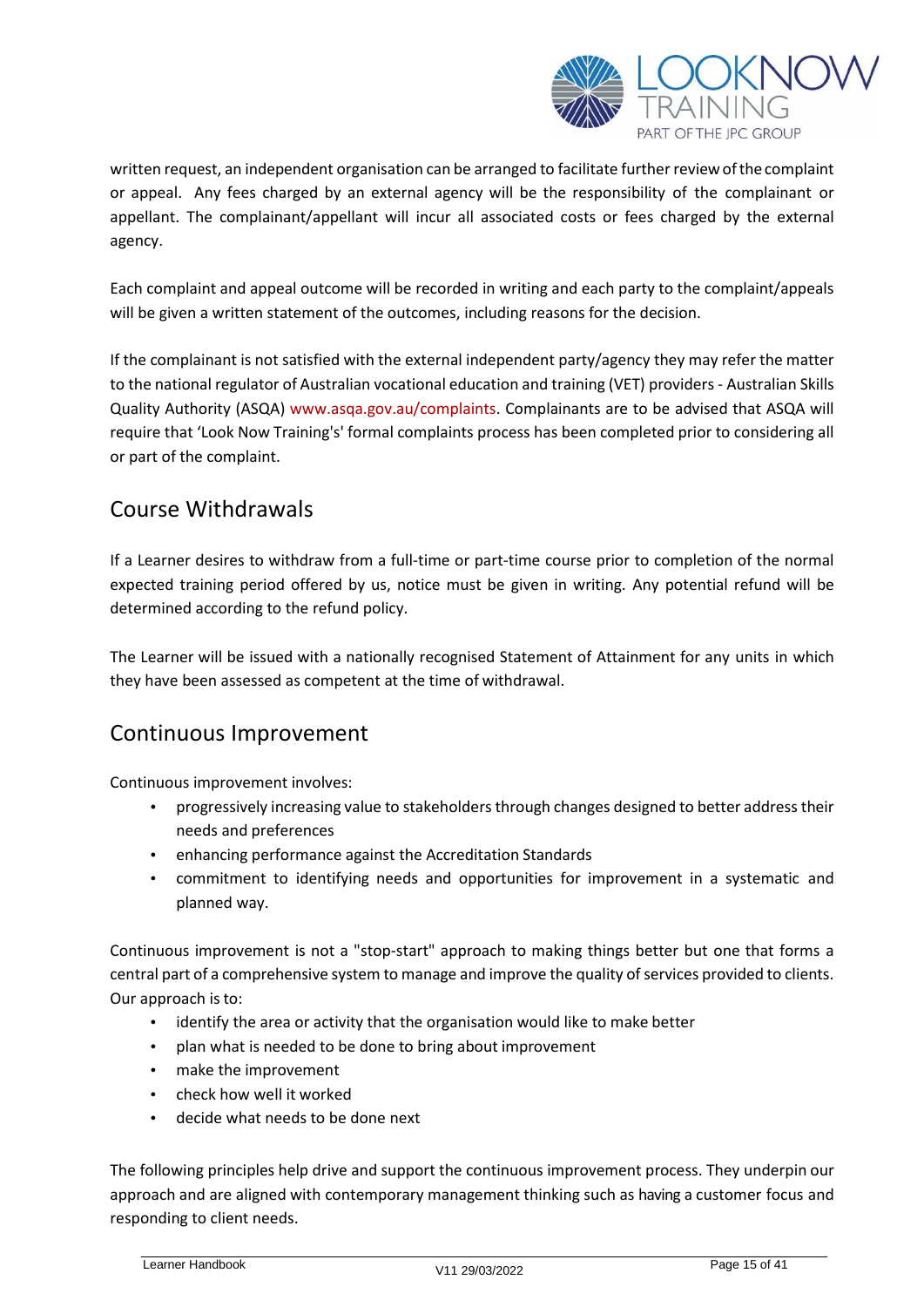

This includes:

- increasing the awareness and involvement of clients in improvement initiatives
- integration of client information (needs, comments, and complaints) into the quality management system
- shaping the direction, behaviour, and culture of the service to be responsive to client needs.

#### *Academic Misconduct*

The RTO Manager will deal with any dishonest behaviour in assessment. Dishonest behaviour includes:

- Deliberate copying or attempting to copy the work of other Learners
- Using or attempting to use information prohibited from use in that sort of assessment.
- Submitting the work of another Learner as their own work.
- Plagiarism (i.e. taking and using as their own, the thoughts and writings of another with the intent to claim the work as their own)
- Consulting with peers throughout formal assessments
- Accessing another Learner's written or electronic assessments.

Two warnings will be given before deeming the assessment as Not Yet Competent (NYC). Learners involved in any of the above will be set a new assessment and will be counselled by the RTO Manager. Continued academic misconduct following 2 warnings will result in cancellation of enrolment.

#### *Discipline*

Look Now Training will make all attempts to provide its training and assessment services in a spirit of cooperation and mutual respect. There are times however when a disciplinary action must be taken to ensure the safety and well-being of all Learners and staff.

Examples of when disciplinary action may be required to be taken include when a Learner:

- brings onto, or consumes on the premises, any drug of addiction or dependence (except drugs prescribed by a qualified medical practitioner)
- brings onto or consumes on the premises any alcohol
- exhibits any form of behaviour that is adversely affected by the influence of drugs or alcohol
- damages or removes any property or resource belonging to Look Now Training or any training venue hired by Look Now Training
- assaults (physically or verbally) any person or persons on the premises or any training venue hired by Look Now Training
- fails to comply with any instructions given by a member of staff relating to the safety of any person or persons on the premises
- exhibits any form of conduct whilst on the premises that is considered aggressive, disorderly, disruptive, harassing or interferes with the comfort, safety or convenience of any person who is acting lawfully and entitled to be present
- enters any part of Look Now Training premises or any other place to which Learners have access for the purpose of tuition, when not entitled to do so, or having entered, refuses to leave the premises.

When disciplinary action is taken, the RTO Manager will notify the Learner of the reason for the action.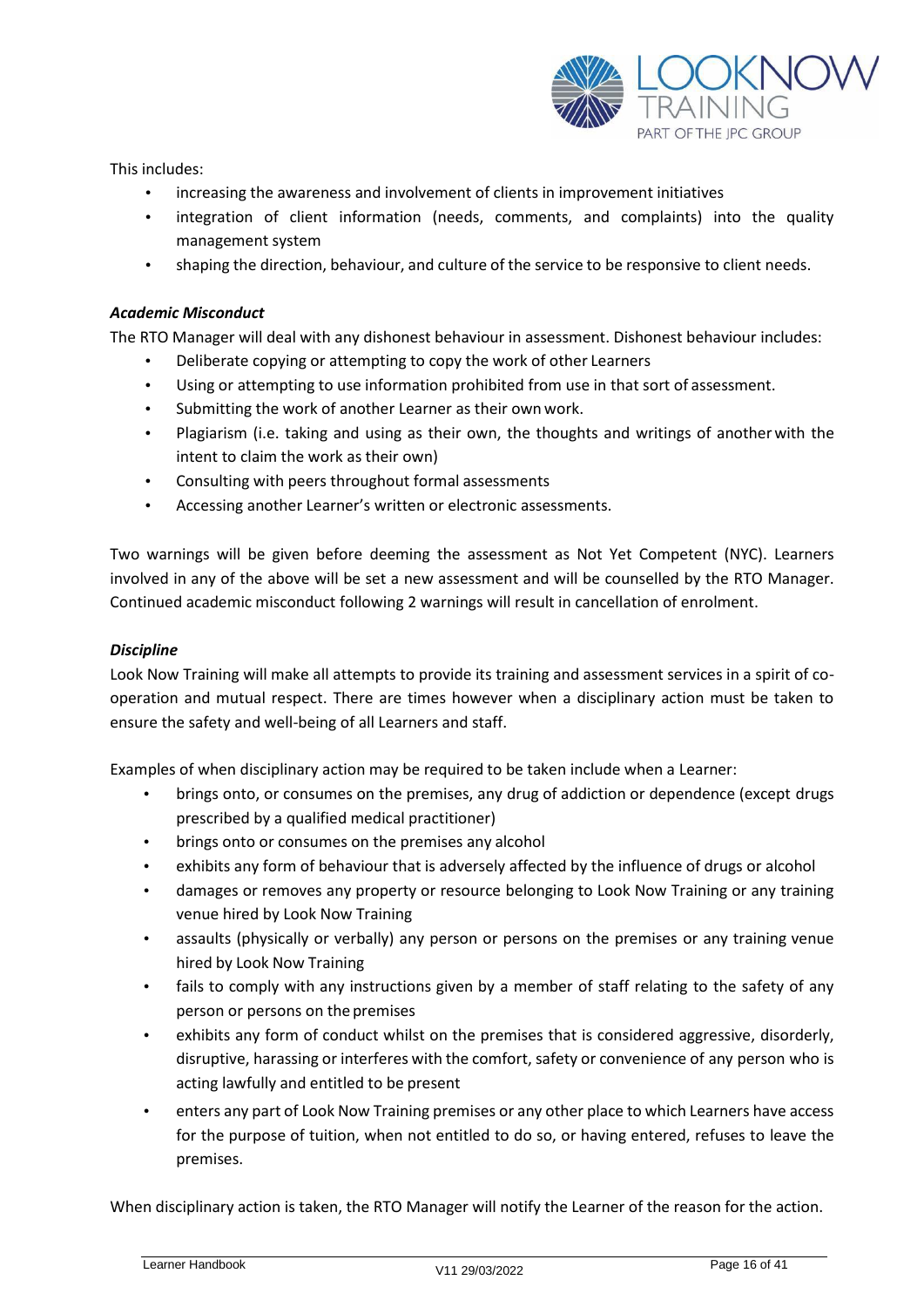

- A verbal warning will be given to the Learner and documented on the individual'sfile
- Where the behaviour continues after the verbal warning, the RTO Manager will counsel the Learner and a written warning will be provided to the Learner. A copy of this warning will be noted and kept on the individual's file
- If the behaviour continues beyond the written warning, the Learner will be removed from the training program. Notification of removal will be made in writing and a copy will be placed on the Learner's individual file.

If a Learner wishes to lodge a complaint in relation to the disciplinary action taken, they can follow the Look Now Training complaints procedure.

#### *Dress Code - (Face to Face Training Only)*

Dress requirements are neat casual or business attire. Please note that shorts and thongs are not considered suitable attire. For some courses closed in shoes may be a requirement. Dress requirements for specific courses will be communicated to students.

#### *Behaviour on Campus* **-** *(Face to Face Training Only)*

Every Learner is expected to reflect the ideals and code of behaviour of Look Now Training in their dealings with fellow Learners, members of staff and the general public.

Look Now Training strives to achieve the following "basic principles" of interpersonal behaviour:

- to be focused on the situation, issue, or behaviour, not on the person
- to assist in maintaining the self-confidence and self-esteem of others
- to maintain constructive relationships with all staff and fellow Learners
- to take the initiative to assist in making things better
- to always lead by example
- to always respect the property of Look Now Training staff and fellow Learners
- to refrain from using inappropriate language, the understanding that to do so will not be tolerated
- to always turn Mobile phones to silent during classes
- to refrain from consuming food or drinks in non-designated areas at Look Now Training

Every staff member and Learner should hold every other staff member and fellow Learner responsible for meeting these principles at all times.

#### *Plagiarism and Cheating*

Collusion, plagiarism or cheating in assignments, class assessments or examinations will not be tolerated. Trainers will advise all Learners of the ways to avoid plagiarism. Learners who are proven to be involved in such activities will be given two warnings before deeming the assessment as Not Yet Competent (NYC). Learners will be set a new assessment and will be counselled by the RTO Manager. Continued academic misconduct following 2 warnings will result in cancellation of enrolment.

#### *First Aid*

In the event of a Learner requiring First Aid, a trainer or staff member will administer First Aid. In the case of an emergency staff will call an ambulance and stay with the Learner until it arrives.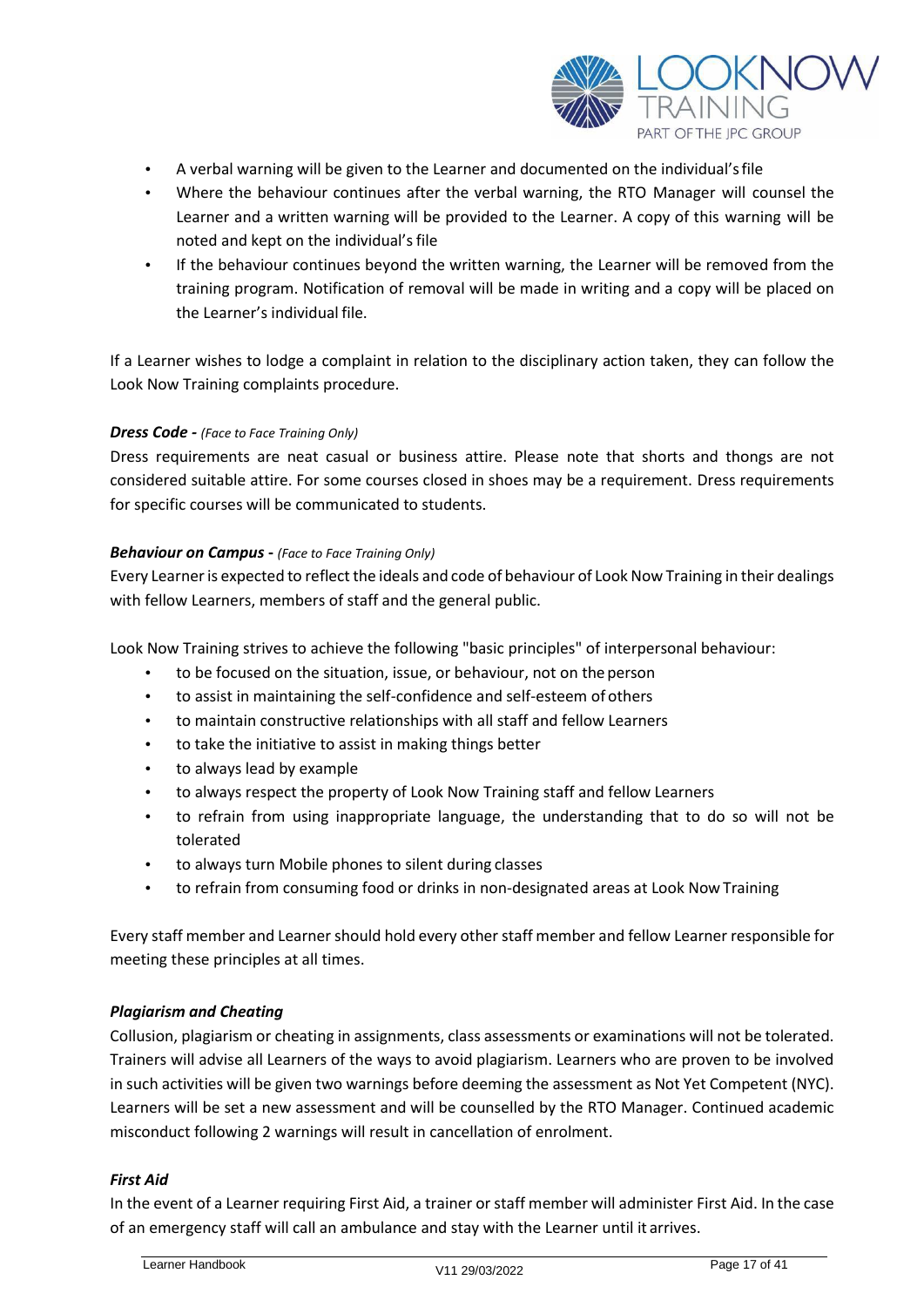

#### *Smoking*

Look Now Training premises (including classrooms, toilets, and general office areas) are smoke-free zones. If Learners wish to smoke, they should do so outside the buildings in designated smoking areas. In accordance with the latest requirements, Learners are to note that the smoking ban at building entrances has increased to 5 metres.

#### *Theft - (Face to Face Training Only)*

As the premises of Look Now Training are open to the public, Learners are advised not to leave their valuables unsupervised. Look Now Training cannot be held responsible for anything which may be stolen from its premises.

#### *Sustainability*

Look Now Training is committed to ensuring that our actions and philosophies are environmentally sound, economically viable and socially equitable.

#### *Learner Records*

As a Learner, you should be aware that our trainers are required to:

- supply in a timely manner accurate records of Learner's academic performance for each unit of the course which the Trainer delivers and/or assesses
- supply in a timely manner as per Look Now Training procedures, accurate attendance records of Learner(s) for each session they deliver

Look Now Training has in place a policy and procedure for the collection, storage, and protection of all the training records of individual Learners, to meet training and assessment activity requirements. Assessment Results are recorded within twenty-eight days from the date of assessment and Learners may request an update on progress at any time following this period.

Each individual Learner is assigned an individual file for storage of training records. Learner training documentation is stored in a secure manner (hard copy files in locked cabinets; electronic files with password access).

All Trainers/assessors involved in the training program are informed of their responsibilities under this policy. Requests for access to information must be in writing and the decision to release the information will remain the decision of Look Now Training.

### <span id="page-17-0"></span>Access to Learner Training Records

Access to individual Learner training records must meet Commonwealth and State Privacy legislation and will be limited to:

- individuals wishing to access their own personal records
- individuals authorising releases of specific information to third parties in writing,
- Look Now Training staff who require this information as part of their job role
- officers from ASQA or their representatives for activities required under the Standards for Registered Training organisations
- legal requirements (e.g. subpoena/search warrants/social service benefits/evidence act)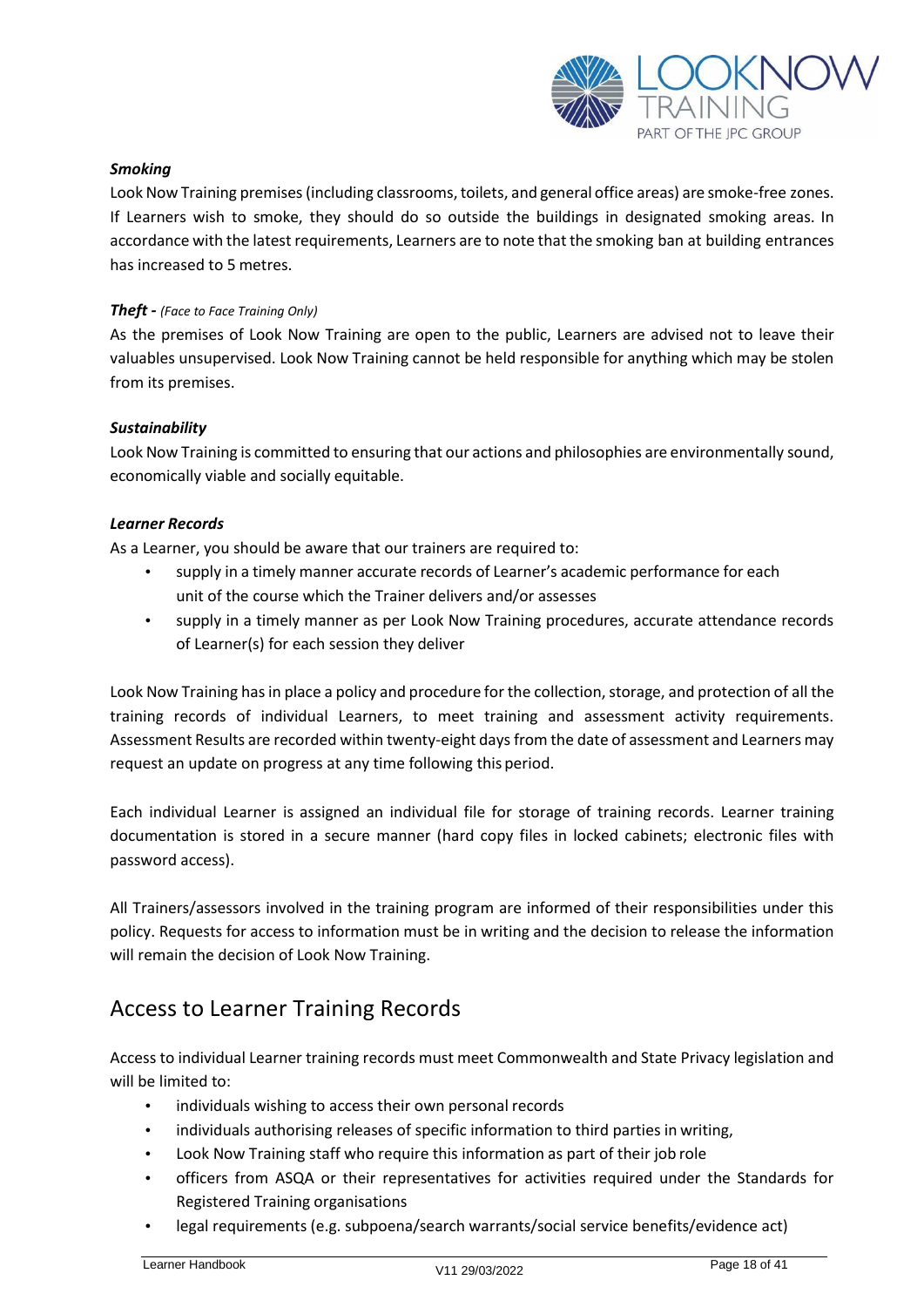

• officers from DESBT or their representatives.

Learners wishing to check progress towards completion are welcome to request this information. It isthe organisation's policy to attend to such requests within three working days. If for any reason this is not possible, you will be notified and advised of the date when the information will be available.

#### *Training Record Book (Apprentices/Trainees)*

A training record book will be provided to the apprentice/trainee within 14 days of the training plan being finalised. The purpose of the training record book is to record evidence of progression of training.

The responsibilities of an apprentice/trainee in relation to the training record include:

- hold and keep the record book safe and secure.
- regularly record work activities in the record book
- produce the record book to your employer, trainer or the department officer if requested.
- familiarise yourself with the units that need to be completed as listed in the training plan
- remind your employer to review it regularly
- have regular discussions with your employer about the work-based tasks and learning that you need to learn and practice to achieve competency
- sign the training record book to acknowledge when you have successfully completed each unit
- take it with you if you change employers

Look Now Training and employer will request to review the training record book at least every three months and provides the opportunity to discuss training and ensure the apprentice/trainee is receiving the full range of work and progressing satisfactorily.

The training record book can be used to:

- record the work-based tasks undertaken at work that relate to each unit of competency in the training plan
- show the employer what training has been undertaken and completed
- keep track of progress in training and assessment against the training plan timeframes
- assist in preparing for job applications
- identify gaps in on-the-job training
- determine level of competency to support any wage progression

Upon completion of each unit of competency, the training record will be signed by all parties:

- The employer's signature supporting that the apprentice or trainee is competent in the workplace, industry, and company standards.
- The apprentice or trainee's signature supporting that he/she agrees he/she has the ability to competently perform the workplace tasks.
- Look Now Training trainer/assessor's signature supporting successful completion of off- the-job training in the underpinning knowledge and skills.

#### *Further Information*

Further information regarding Apprenticeships and Traineeships is available from the QLD Department of Education, Small Business and Training, **[www.training.qld.gov.au](http://www.training.qld.gov.au/)**. Alternatively, you may contact the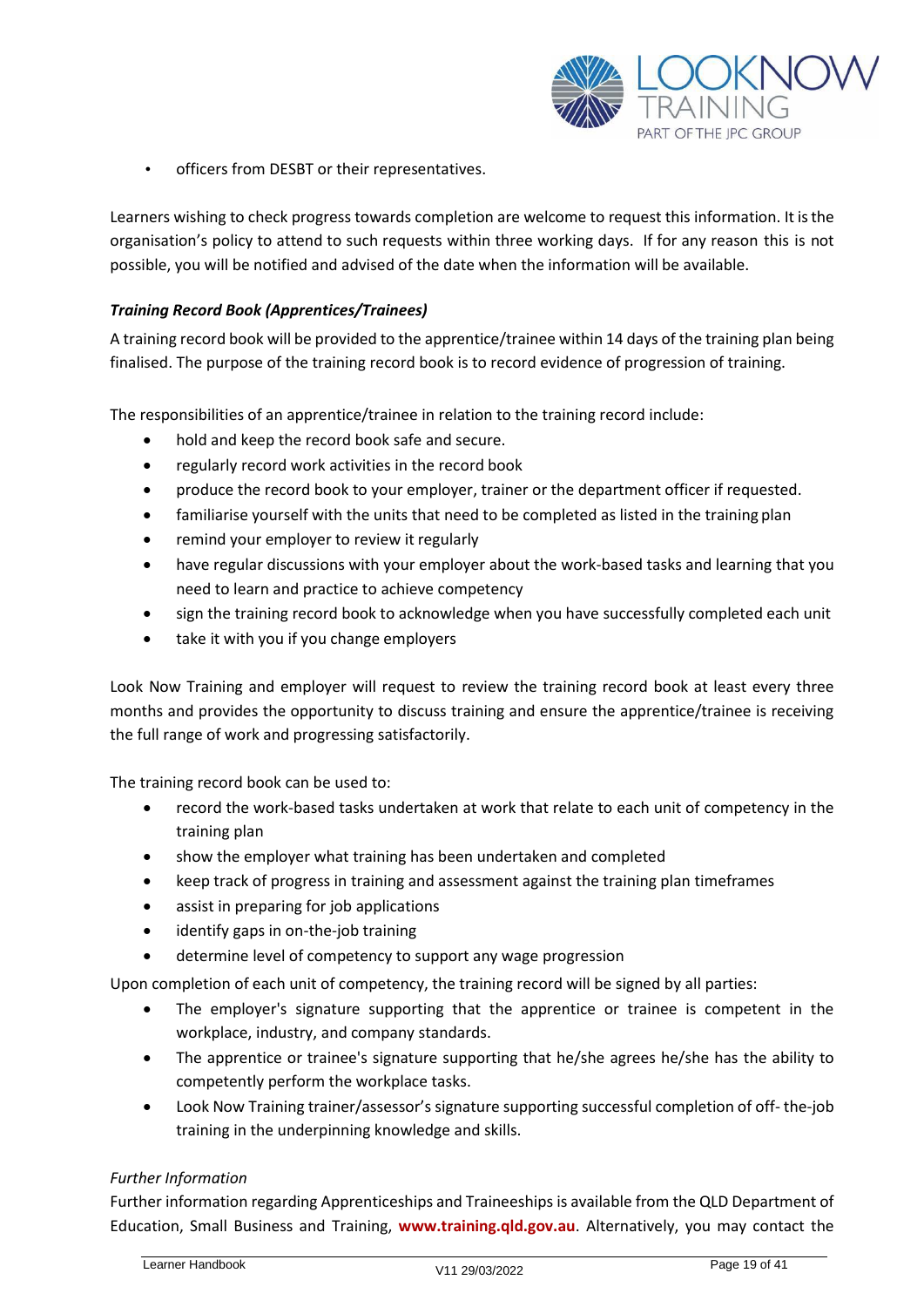

Department's information line on 1800 210 210 or your Australian Apprenticeship Support Network Provider on 133873.

#### *Academic Progress*

It is expected that a Learner should demonstrate continuing progress, eventually achieving competency in all units undertaken. (See notes re competency-based training and assessment).

Learners are expected to participate actively in class discussions and activities, attend practical placements and fulfil all course requirements. If Learners are unable to achieve competency at the first assessment in a unit, trainers will work with Learners to identify areas of need and support Learner's efforts to achieve competency. Opportunities are provided for Learners to resubmit assessments.

### <span id="page-19-0"></span>Competency Based Training and Assessment

Competency Based Training is always concerned with what the Learner will be able to do at the end of training. There is not so much concern with what the inputs are or how the Learner got there. So, long as the Learner can provide quality evidence that demonstrates achievement of the listed competencies, it does not matter who taught him or her, how or when the training took place, what resources were used or the course content material.

All assessments conducted by Look Now Training, will observe the following directives as listed in the *Competency Standards for Assessment* outlined in The Training and Assessment Training Package (TAE16)

- *Competency Based Assessment*  Assessment must take place within a competency-based assessment system within established procedures as defined in the Guidelines for Conducting Assessment from the National Training Package for Training and Education TAE16),
- *Validity*  Assessment methods will be valid, that is, they will assess what they claim to assess,
- *Reliability*  Assessment procedures must be reliable, that is, they must result in consistent interpretation of evidence from the learner and from context to context,
- *Fairness*  Assessment procedures will be fair, so as not to disadvantage any learners. Assessment procedures will:
	- o be equitable, culturally, and linguistically appropriate,
	- o involve procedures in which criteria for judging performance are made clear to all participants,
	- o employ a participatory approach,
	- o provide for Learners to undertake assessments at appropriate times and where required in appropriate locations.
- *Flexibility - Assessment procedures* must be flexible, that is, they should involve a variety of methods that depend on the circumstances surrounding the assessment,
- *Due Date Information -* The trainer will advise Learners of the final date for the receipt of an assessment when the assessment is handed out. Assessments will only be accepted after this date in case of illness (doctor's certificate must be provided) or other exceptional circumstances (at the discretion of the trainer).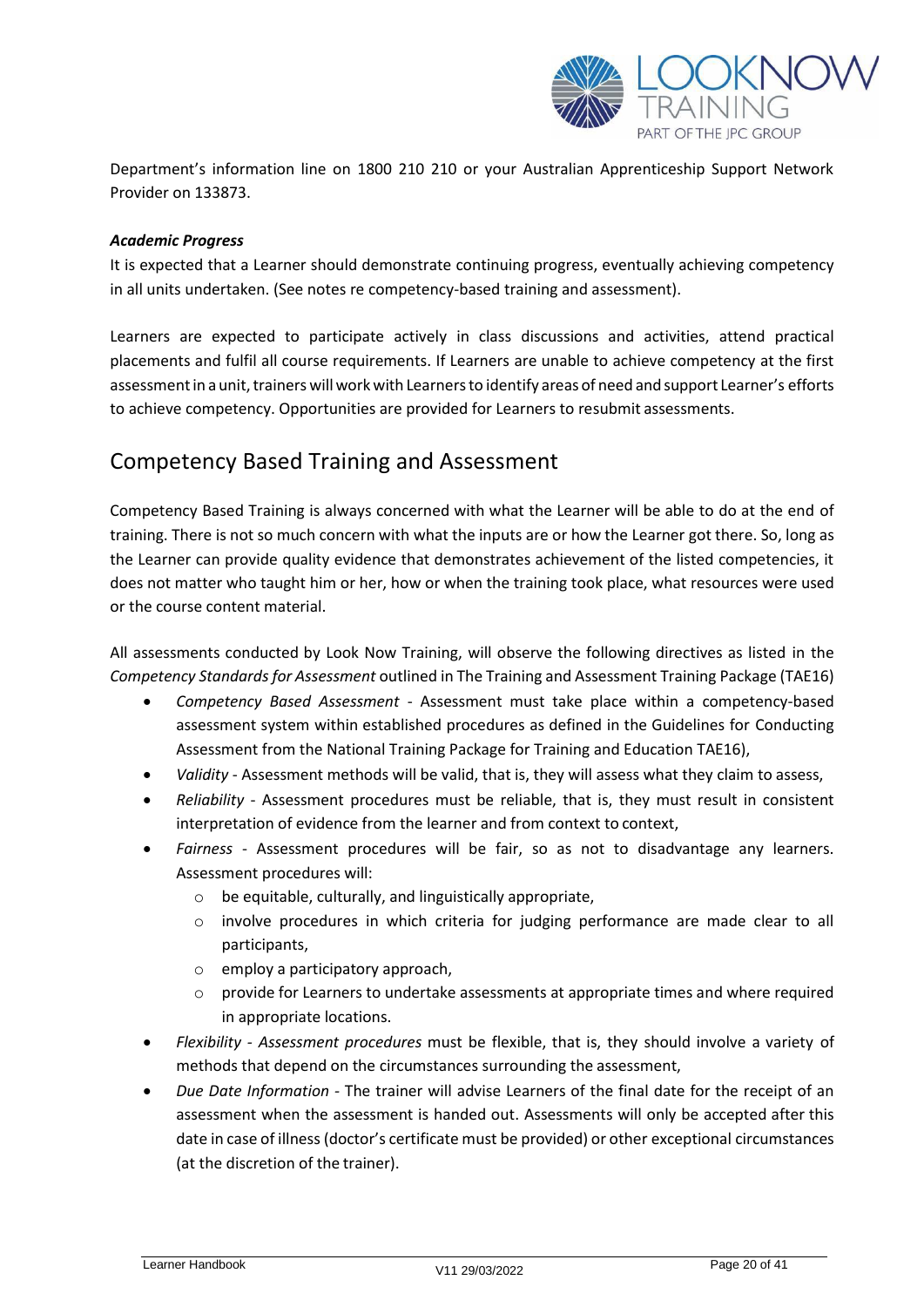

#### *Training and Assessment Methods andPathways*

Look Now Training have been approved by ASQA to deliver the qualifications listed on the national website. If you visit [www.training.gov.au a](http://www.training.gov.au/)nd enter Look Now Training name in left search window, you will be able to see just what those qualifications are.

Assessments should provide opportunity for applicants to be informed of the context and purpose of the assessment and the assessment process.

This will include but will not be limited to information regarding assessment methods and alternative assessment methods if required to accommodate special needs or circumstances. Information is provided at the introduction of each subject to inform Learners of the assessment processes, number of assessments and types of assessments.

Staff members are available to discuss and provide limited professional advice as to the outcomes of the assessment process and guidance on future options.

Learners are advised that there are a number of pathways to qualifications and Look Now Training provides you with the opportunity to identify the most appropriate pathway. This may be through:

- a formal learning process, such as the course in which you are currently enrolled
- work experience, such as being taught on the job how to do something orthough
- Life experience or personal experience, such as a hobby or experience at home

Study options available may include:

*Full time -* this option requires classroom attendance as outlined in the course outline

Part Time - this option allows the Learner time to undertake other responsibilities, such as work, home duties etc.

*Flexible -* a combination of classroom and home study

Please note not all classes provide these options and Learners are encouraged to discuss this with their trainer.

Learners should be aware of the assessment criteria used by the trainers at Look Now Training. Assessments requiring short answer or reports are based on the following criteria:

#### *1. Answering the Question*

Learners must address what the question is asking. Look for key words that indicate how the question is to be approached and the information that is to be included. Sequence the answer to appropriately develop logical arguments.

#### *2. Referencing*

Any quotation or content that has been obtained from published sources must be referenced. This must be done at the end of a quotation. When writing a direct quote of another person's work, use inverted commas around the quote and write from where the quote was found, e.g. "Time moves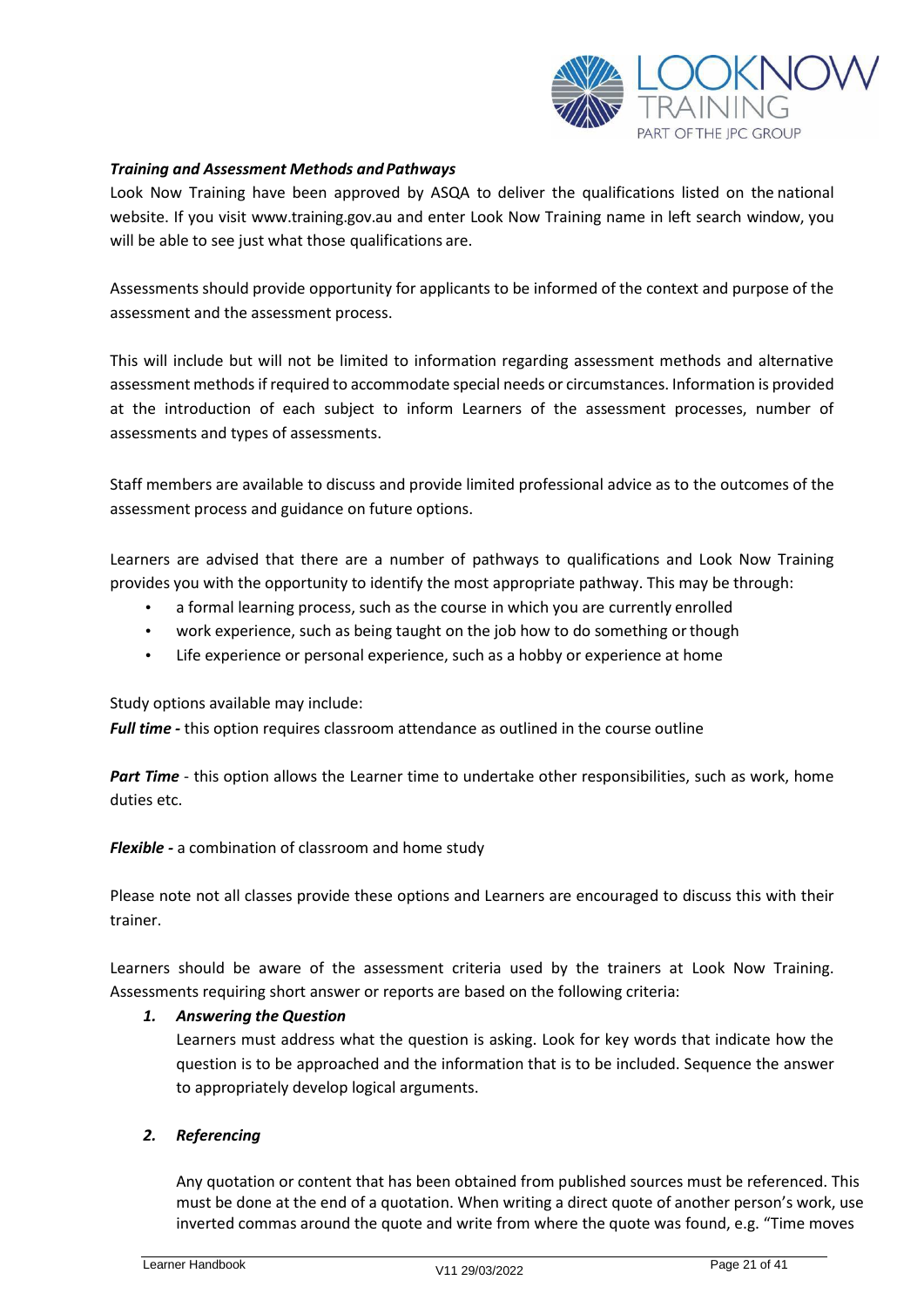

slowly, but passes quickly." (1982, A. Walker, The Color Purple). Learners are not expected to provide a reference list at the end their assessment unless enrolled in a Diploma level qualification.

#### *3. Accuracy of Spelling, Grammar and Punctuation*

Accurate spelling, grammar and punctuation will ensure the trainer can correctly interpret what is written. Learners should use the tools available (dictionary, thesaurus, Grammarly, spellcheck on computers etc.) and must proof-read before handing in.

#### *4. Legibility of handwriting*

Please ensure that your writing can be read or alternatively consider typing your answers.

All assignments must be the individual's own work. Trainers are responsible for ensuring that any "suspect" assessments are thoroughly scrutinised. Any irregularities will be reported to the RTO Manager and dealt with according to the section covering academic misconduct. Learners should keep a copy of their assessments.

#### *Learning and Assessment Environment*

Look Now Training provide candidates with a blended learning environment which may include: face-to-face classroom, online or workplace.

#### *Assessment Requirements*

To demonstrate competence in a unit the Learner must undertake all tasks in the assessment booklet and complete them satisfactorily. If a Learner is deemed 'Not Yet Satisfactory' the learner will have two (2) opportunities to re-attempt the assessment task. In addition to completing all tasks satisfactorily, a Learner will also be required to demonstrate satisfactory communication skills during any practical or observation activities. After a Learner has demonstrated competency and consistency in performance, the Learner will be deemed competent. The Assessor will complete all checklists and provide feedback on the activities.

As part of the assessment process, all Learners must abide by any relevant assessment policies as provided to them. If the Learner feels they are not yet ready to be assessed or this assessment is unfair, they will be offered the opportunity to discuss all options that are available to complete the assessment.

#### *Assessment methods*

Competency-based training programs are made up of units of competency. These are based on standards set by industry, and the assessments are designed to ensure each candidate has achieved all the required skills and knowledge within these units to gain their qualification. Assessment methods include, but are not limited to: Theory, Practical, Verbal (oral) questioning, Project, or Case Studies.

#### *Assessment Marking*

Trainers are expected to mark written assessments within twenty (20) business days of receipt or electronic submission.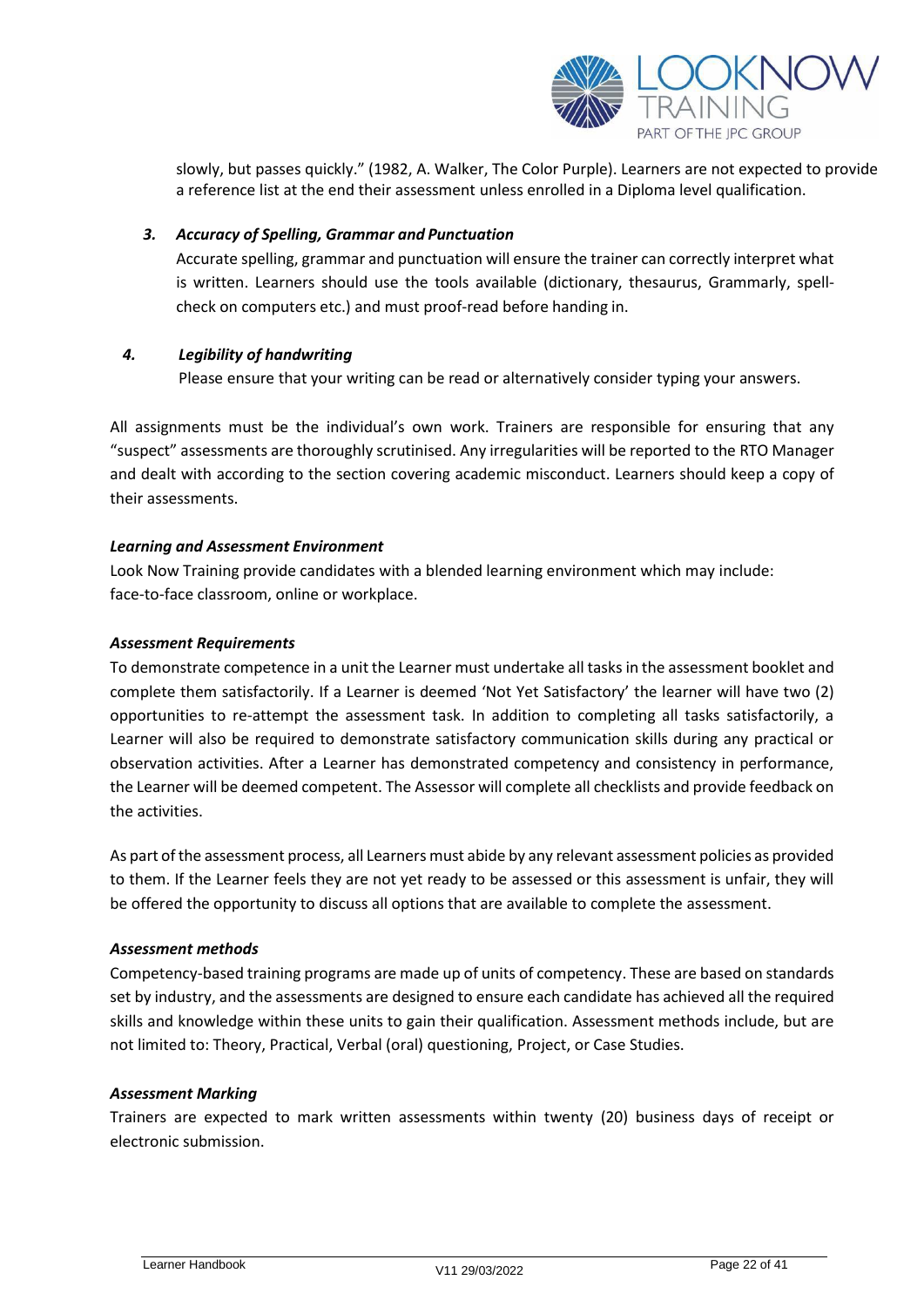

#### *Competency Assessment*

When a candidate has met all of the unit of competency requirements, they are given an outcome of 'C' (Competent). If they do not meet the unit of competency requirements, they are deemed 'NC' (Not Competent).

#### *Assessment outcomes*

There are two (2) outcomes of assessments:  $S =$  Satisfactory and NS = Not Satisfactory (requires more training and experience). Where Learners have received a NS result on an assessment, they will be eligible to re-submit assessments and be re-assessed.

#### *Re-assessment*

Learners will be allowed two (2) further attempts at an assessment that has been deemed Not Yet Satisfactory, within the timeframe of a course (unit of competency). No additional fees will be charged.

Should a Learner be deemed 'Not Competent' following three (3) assessment attempts, the Learner can appeal the assessment result as per our policy or re-enrol to complete the unit again.

#### *Assessment Attempts*

If the candidate has been deemed 'NS' on an assessment, the Trainer and Assessor will provide a supportive, inclusive learning environment and offer reasonable adjustment where required. This may include the following:

- Mentoring outside of normal class hours
- External studies material (or via other online platforms)
- Reference links to learning material
- Training and support plan
- Support services information
- Modified assessment method (verbal one-on-one)

#### *Statement of Authorship*

All assessments, submitted for a course are expected to be the Learner's own work. Learners should always take great care to distinguish their own ideas and knowledge from information derived from sources. The term "sources" includes not only published primary and secondary material, but also information and opinions gained directly from other people. All information taken from other sources must be clearly referenced and authorship acknowledged.

Any Learner who, for whatever reason, submits work that is not their own or fails to acknowledge sources, will be required to complete a new assessment.

Every assessment must be accompanied by a Learner's statement of authorship, which is included in each Look Now Training assessment booklet.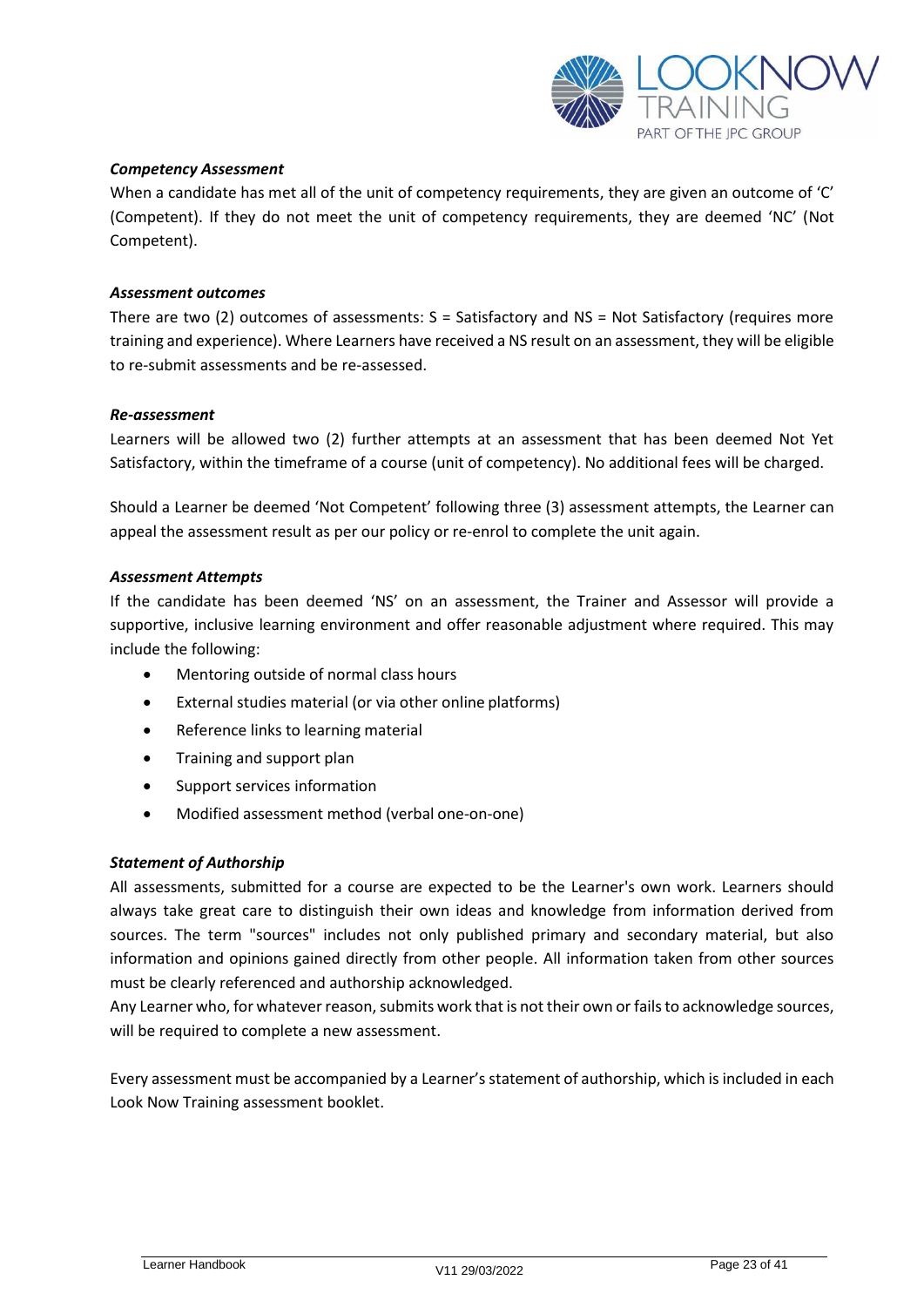

#### *Reasonable Adjustment*

At Look Now Training, we recognise there may be a need for reasonable adjustments to our assessment and learning plans. Any individual need that you have will be addressed as it arises. Please speak confidentially to your Trainer/Assessor about any concerns or individual needs you may have about your assessments.

Look Now Training has policies that include reasonable adjustment and access and equity principles. Reasonable adjustment will be provided for Learners with individual learning needs (such as a disability or learning difficulty) according to the nature of the learning need.

The learning need that forms the basis of any adjustment to the training program will be identified and appropriate strategies will be agreed with the Learner. Any adjustments will be recorded in the Learner's file or assessment and will not compromise the competency standard.

Reasonable adjustment as it applies to participation in learning and assessment activities may include:

- customising resources or activities within a training package or accredited course
- modifying a presentation medium
- providing additional support
- providing assistive or adaptive technologies
- making additional information accessible both before enrolment and during the course

The assessment process must still:

- Provide for valid, reliable, flexible, and fair assessment
- Provide for judgement to be made on the basis of sufficient evidence
- Offer valid, authentic, and current evidence

#### *Principles of Assessment and Rules of Evidence*

Assessments are the tools used to gather and interpret evidence of competency. Look Now Training will develop assessments to ensure that the principles of assessment are adhered to. The principles of assessment are that assessment must be valid, reliable, flexible, and fair. We make judgement on your assessment by ensuring the rules of evidence have been met.

### <span id="page-23-0"></span>Credit Transfer

#### *Credit Transfer / Recognition of Prior Learning (RPL)*

Credit Transfer/RPL is available to all Learners enrolling in Look Now Training's scope of registration. Credit Transfer is credit towards a qualification granted to Learners based on outcomes gained through participation in courses or national training package qualifications with another Registered Training Provider.

RPL Recognition of prior learning, also referred to as RPL, is the formal acknowledgement of a person's current skills and knowledge no matter how, when or where the learning occurred. This is an important assessment pathway, particularly for people who are considering doing study. The recognition gained may considerably reduce the study time needed to get a qualification. RPL is a process that must take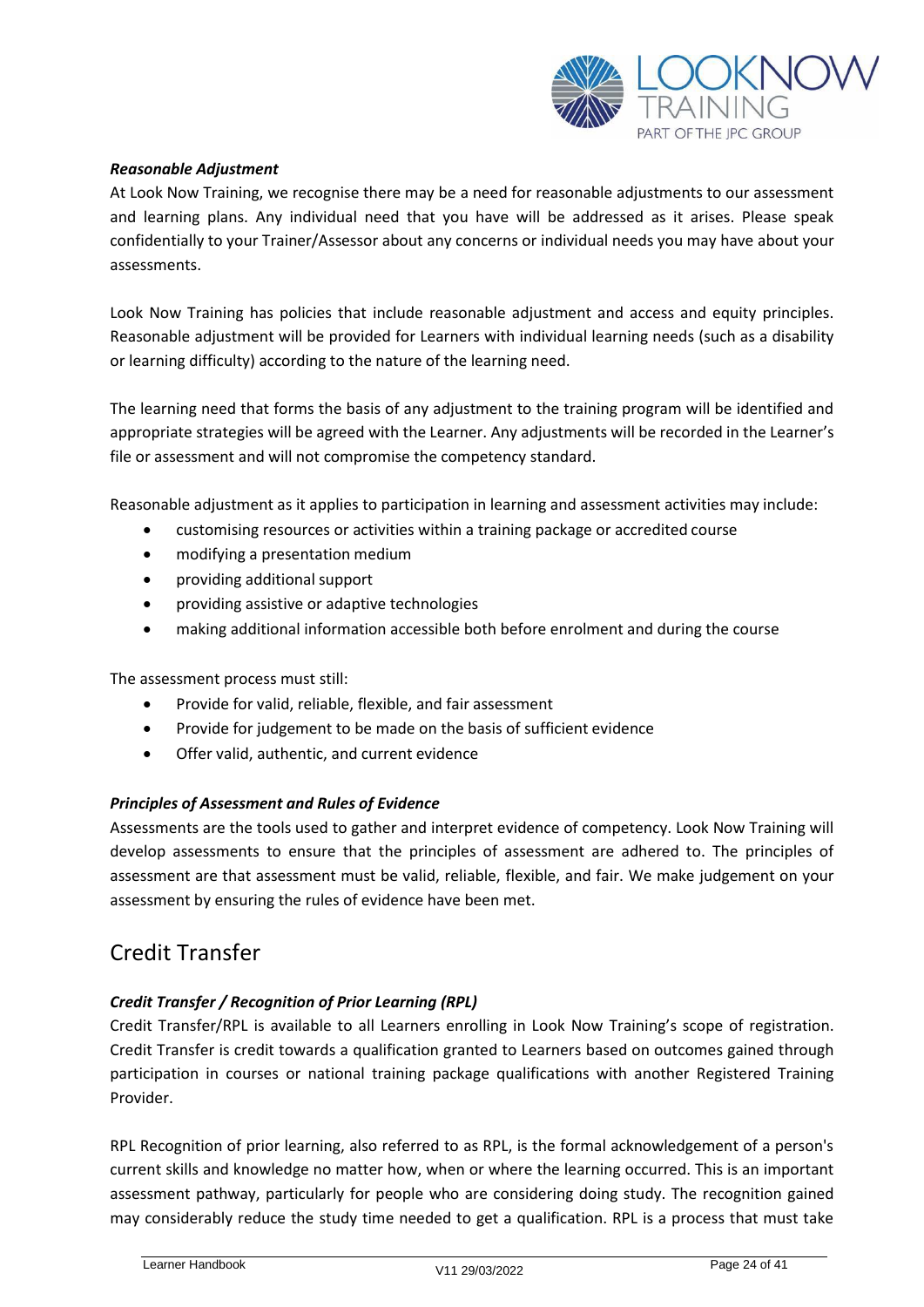

place at the commencement of a person's funded training, apprenticeship, or traineeship. The RPL assessment may include workplace observation, interviews and professional conversations, work samples and documented evidence.

If you would like to be considered for RPL, please identify this on your enrolment form. You will be provided with a Candidate Application form where you will record the evidence you can provide to prove your have the required skills and knowledge. An assessor will review your application and decide if RPL is suitable. If RPL is suitable you will be provided with a quote. Please note the fee will include a \$150 nonrefundable application fee.

### <span id="page-24-0"></span>Issuing of qualifications

Look Now Training will issue all AQF qualifications and statements of attainment within 21 days of the training program's completion. All qualifications and statements of attainment issued by Look Now Training comply with the standards outlined within the Australian Qualifications Framework (AQF) implementations handbook and in accordance with the requirements of Standards for Registered Training Organisations (RTOs) 2015.

Learners must be assessed competent in all units of competency before being issued a qualification (Certificate/Diploma) for the course in which they are enrolled. Learners will only be issued a qualification upon successful completion of their course. Look Now Training will issue each Learner an academic transcript at the end of the course.

Look Now Training only issues AQF qualifications and statements of attainment within its scope of registration that certify the achievements of qualifications or industry/enterprise competency standards from nationally endorsed training packages or qualifications, competency standards or modules from accredited vocational courses. Learners are able to download the Employability Skills for the training package qualification they are completing by visiting employabilityskills.training.com.au.

Learners are encouraged to take care of certificates issued by Look Now Training. Replacement certificates and/or Statements of Attainment will incur a cost of \$50.00 per document. Replacement certificates will only be provided upon written request.

# <span id="page-24-1"></span>Language, Literacy and Numeracy (LLN)

Learners should discuss any concerns they may have about their capacity to participate because of any Language, Literacy or Numeracy difficulties prior to enrolling. Learners are expected to complete an LLN assessment prior to commencing training to ensure their current skills are at a suitable level and to identify any areas where they may need assistance. This assessment may be completed online or in hard copy.

Look Now Training aims to provide a positive and rewarding learning experience for all of its Learners. In the event of LL&N being identified as an issue, the Learner will be contacted to discuss their situation and appropriate support.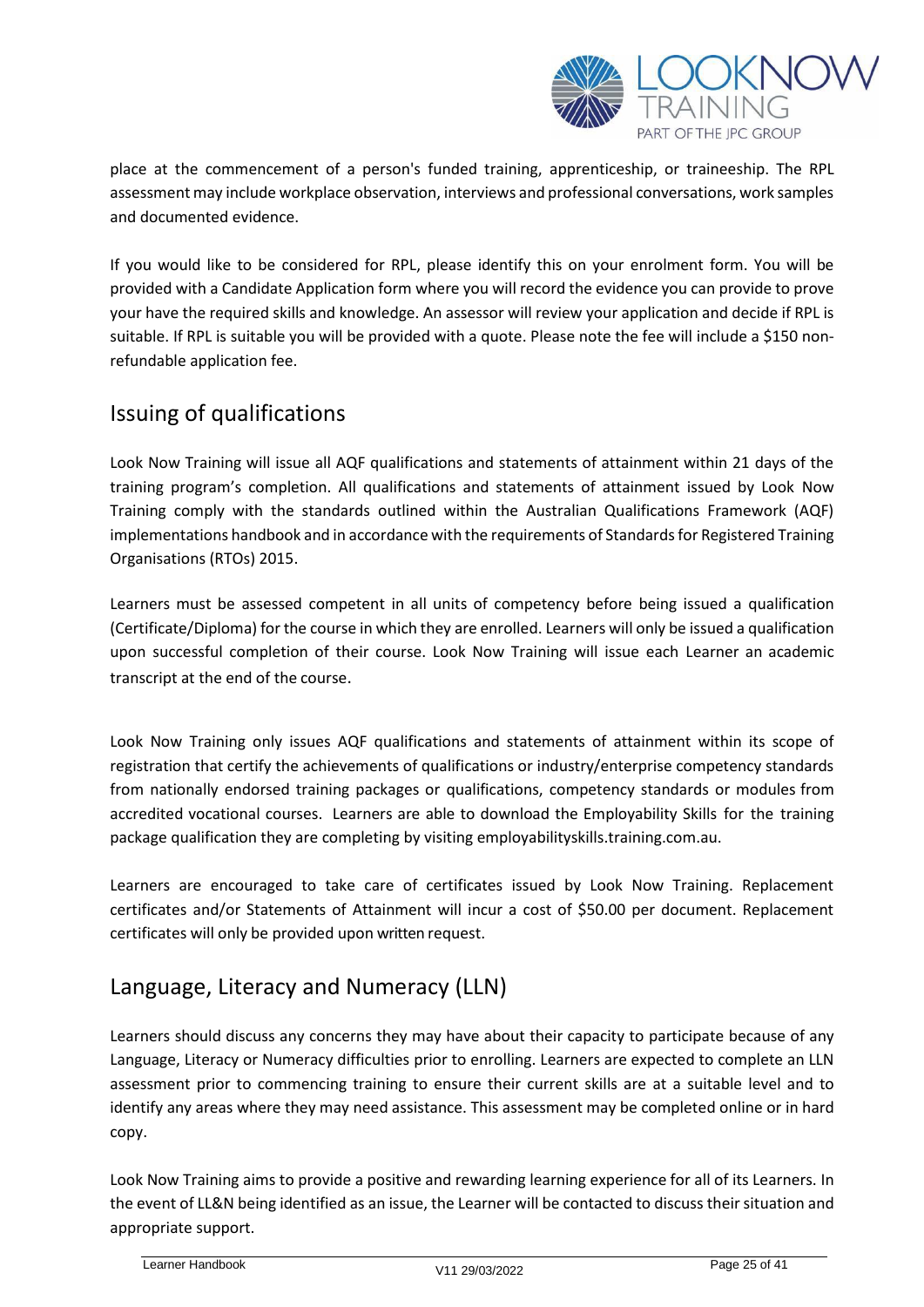

Some examples of the type of support that Look Now Training can offer include:

#### *Literacy*

- Providing Learners only essential writing tasks,
- Provision of handouts in an audio format via either cassette tape or on CD,
- Consideration of the use of group exercises so that the responsibility for writing rests with more than one person,
- Provision of examples and models of completed tasks,
- Ensuring that documents and forms are written and formatted in plain English,
- Use of clear headings, highlighted key words or phrases, and provided explanations of all technical terms used,
- Assessments can be conducted using the oral interview technique where required.

#### *Language*

- Present information in small chunks,
- Speak clearly, concisely, and not too quickly,
- Give clear instructions in a logical sequence,
- Give lots of practical examples,
- Encourage Learners to ask questions,
- Ask all questions to ensure Learners understand.

#### *Numeracy*

- Ask Learners to identify in words, what the exact problem is and how they might solve it,
- Show Learners how to do the calculations through step-by-step instructions and through examples of completed calculations,
- Help Learners to work out what maths/calculations/measurements are required to complete the task,
- Encourage the use of calculators (if applicable) and demonstrate how to use them.

### <span id="page-25-0"></span>Legislation and Organisation Procedures

Look Now Training will do all within its power to adhere to all legislative requirements, especially those that may affect a Learner's learning such as:

- Vocational Education and Training Act 2011
- Standards for Registered Training Organisations (RTOs) 2015
- QLD Further Education and Training Act (2014)
- Australian Qualification Framework 2013
- Access and Equity
- Alcohol and Other Drugs
- **Privacy**
- Work Health and Safety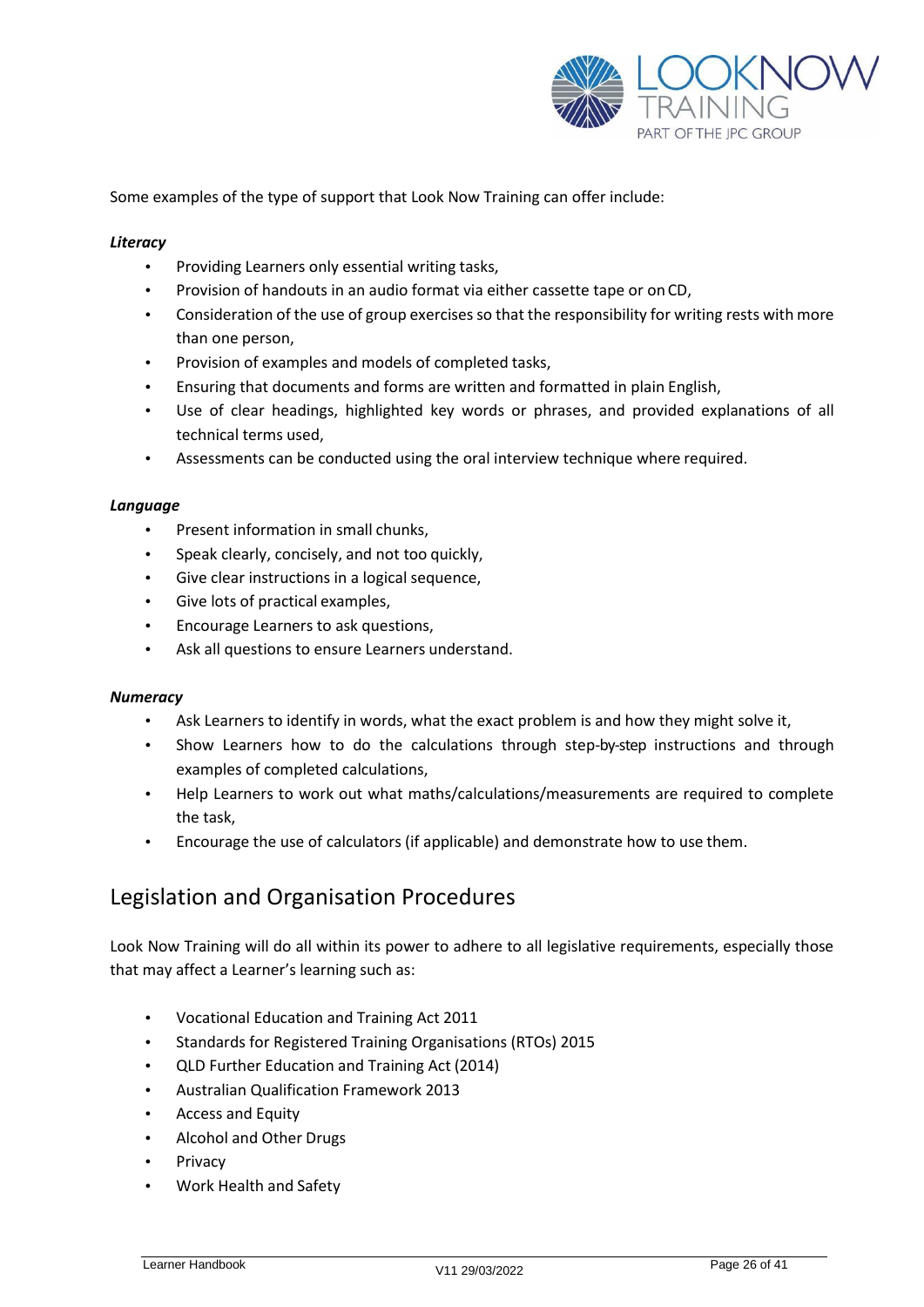

#### *National Vocational Education and Training Regulator Act 2011*

National Vocational Education and Training Regulator Act 2011 was introduced and is regulated by The Australian Skills Quality Authority (ASQA) to provide a legislative foundation for flexible high- quality training for both now and in the future. The legislation has introduced better regulation of the apprenticeship and traineeship system and a more effective structure for providing advice on vocational education, training, and employment matters to the government.

The objectives of the National Vocational Education and Training Regulator Act 2011 are:

- To establish a system for the effective and efficient provision of high-quality vocational education and training to meet the immediate and future needs of industry and the community
- To provide mechanisms for employees, employers, associations of employees or employers, and the community, to advise government on vocational education and training needs and priorities to meet those needs
- To support the continued development of high-quality training by and within industry
- To facilitate the provision of vocational education and training that is relevant to employment and encourages the generation of employment opportunities.
- To regulate the registration of training organisations within the State.
- To meet the State's obligations under national training arrangements about vocational education and training

### <span id="page-26-0"></span>Access and Equity

Look Now Training is committed to providing opportunities to all people for advancement in training on an equitable basis. This includes providing equal opportunities to industries where women are underrepresented; and where people with disabilities, people from non-English speaking backgrounds, Indigenous Australians, and rural and remote learners have access.

All Learners have equal access to our programs irrespective of their gender, culture, linguistic background, race, socio-economic background, disability, age, marital status, pregnancy, sexual orientation, or carer's responsibilities.

All Learners who meet the entry requirements (if applicable) as prescribed by the appropriate National Training Package, will be accepted into any program within Now Training scope of registration.

Any issues or questions raised regarding access and equity can be directed to the RTO Manager.

Some examples of support offered include:

- Language and Literacy support of Learners who have difficulty with written or spoken English
- Numeracy support
- Modification of learning and assessment tasks to accommodate the unique cultural or personal needs of Learners
- <span id="page-26-1"></span>• Flexible learning options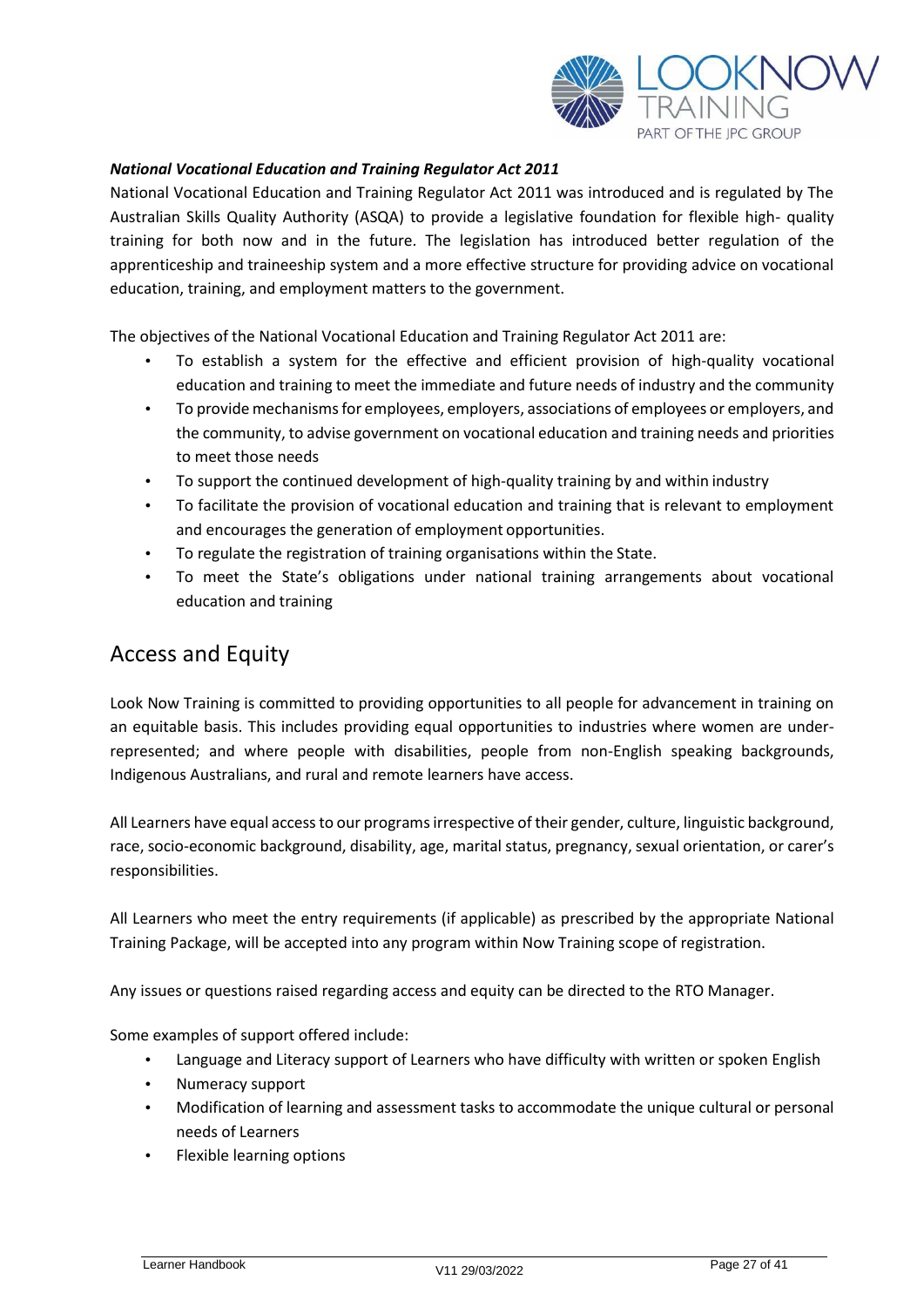

# Alcohol and Other Drugs (AOD)

If you are concerned about your own alcohol or other drug use, the alcohol or drug use of someone you care about or have any questions about the risks or effects of alcohol or other drugs Look Now Training will put you in touch with services aimed to assist in dealing with this issue. We recognise that many factors can contribute to alcohol and other drug use and seek to respond to these with health promotion and early intervention approaches.

Alcohol and other drug use while undertaking Look Now Training activities is not permitted.

### <span id="page-27-0"></span>Harassment and Discrimination

At all times Look Now Training will provide an environment that is free from all forms of harassment and discrimination (including victimisation and bullying).

Everyone, regardless of whether they are a Learner, trainer, administration, or support staff, is entitled to expect the following rights:

- The right to learn, teach or carry out their duties,
- The right to be treated with respect and treated fairly,
- The right to be safe in the workplace emotionally and physically,
- The right to have all reports of harassment and discrimination treated seriously, impartially, and sensitively. Harassment and discrimination, including victimisation and bullying, is unwelcome, uninvited, and unacceptable behaviour that will not be tolerated,
- The right to inform Look Now Training management of any harassment or discrimination. Management has the responsibility to take immediate and appropriate action to address the issue,
- The right to confidentiality and discretion when initiating or becoming involved with a complaint or appeal.
- The right to the assurance that whenever possible, all complaints will be resolved by a process of discussion, cooperation, and conciliation.
- Both the person making the complaint, and the person against whom the complaint has been made, has the right to receive information, support, and assistance in resolving the issue.

Learners have the responsibility to:

- allow others to learn,
- keep Look Now Training premises safe by not threatening, bullying, or hurting others in any way,
- keep the classroom safe by obeying instructions,
- keep Look Now Training premises safe by not bringing illegal substances or weapons onto our premises,
- refrain from stealing, damaging, or destroying the belongings of others.

Victimisation is unacceptable and will not be tolerated. No person making a complaint, or assisting in the investigation of a complaint, should be victimised. Harassment or discrimination should not be confused with legitimate comment and advice (including feedback) given appropriately by management or trainers.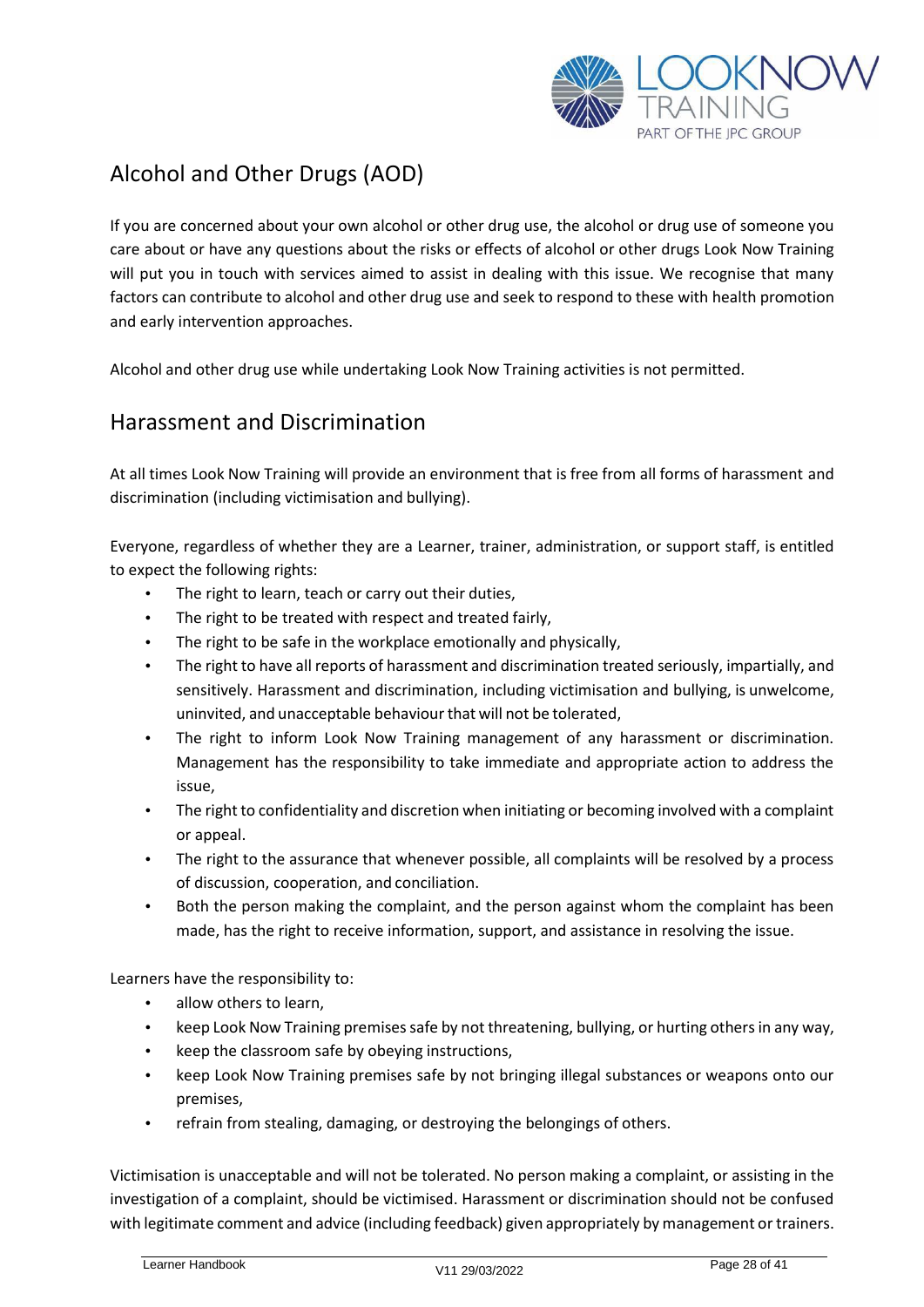

Staff and Learners should not make any frivolous or malicious complaints. All staff and Learners are expected to participate in the complaint resolution process in good faith.

### <span id="page-28-0"></span>Privacy

Look Now Training operates in compliance with current Federal and State Privacy Legislation. All training staff has current knowledge of privacy policies as they relate to the RTO. We will ensure that all required procedures are followed to ensure your right to privacy. A copy of our privacy policy can also be found on our website [www.looknow.edu.au.](http://www.looknow.edu.au/)

Any information gathered will only be utilised for the purposes of delivering training and assessment services and the documentation compliance requirements according to the NVR Registered Training Organisations 2011 or as per the following:

#### *Collection and Use of Information*

In the course of its business, Look Now Training may collect information from Learners or persons seeking to enrol with Look Now Training, either electronically or in hard copy format, including information that personally identifies individual users. Look Now Training may also record various communications between individuals and Look Now Training.

In collecting personal information Look Now Training will comply with the privacy requirements of the Privacy Act 1988 and the National Vocational Education and Training Act 2011. If you have participated in Government Funded Training, Look Now Training may contact you within three months of completion to survey if you progressed into employment or further training. This is a requirement of the VET Pre-Qualified Supplier Policy.

The personal information supplied by individuals to Look Now Training will be used to provide information about study opportunities, for general Learner administration and vocational education and training administration and regulation, as well as internal planning, reporting, communication, research, evaluation, financial administration (including debt recovery), and auditing.

If an individual chooses not to give Look Now Training certain information, then Look Now Training may be unable to enrol that person in a course or supply them with appropriate information.

By giving your personal information and sensitive information you are consenting to our use of this information in accordance with the principles outlined in the Look Now Training's Privacy Policy.

### *Disclosure of Personal Information*

#### *How we use and disclose personal information*

By providing personal information to any member of Look Now Training, you agree to all other Look Now Training staff accessing and using that personal information in order for us to provide our products and services.

We may also disclose personal information to third parties, if appropriate, who provide services on our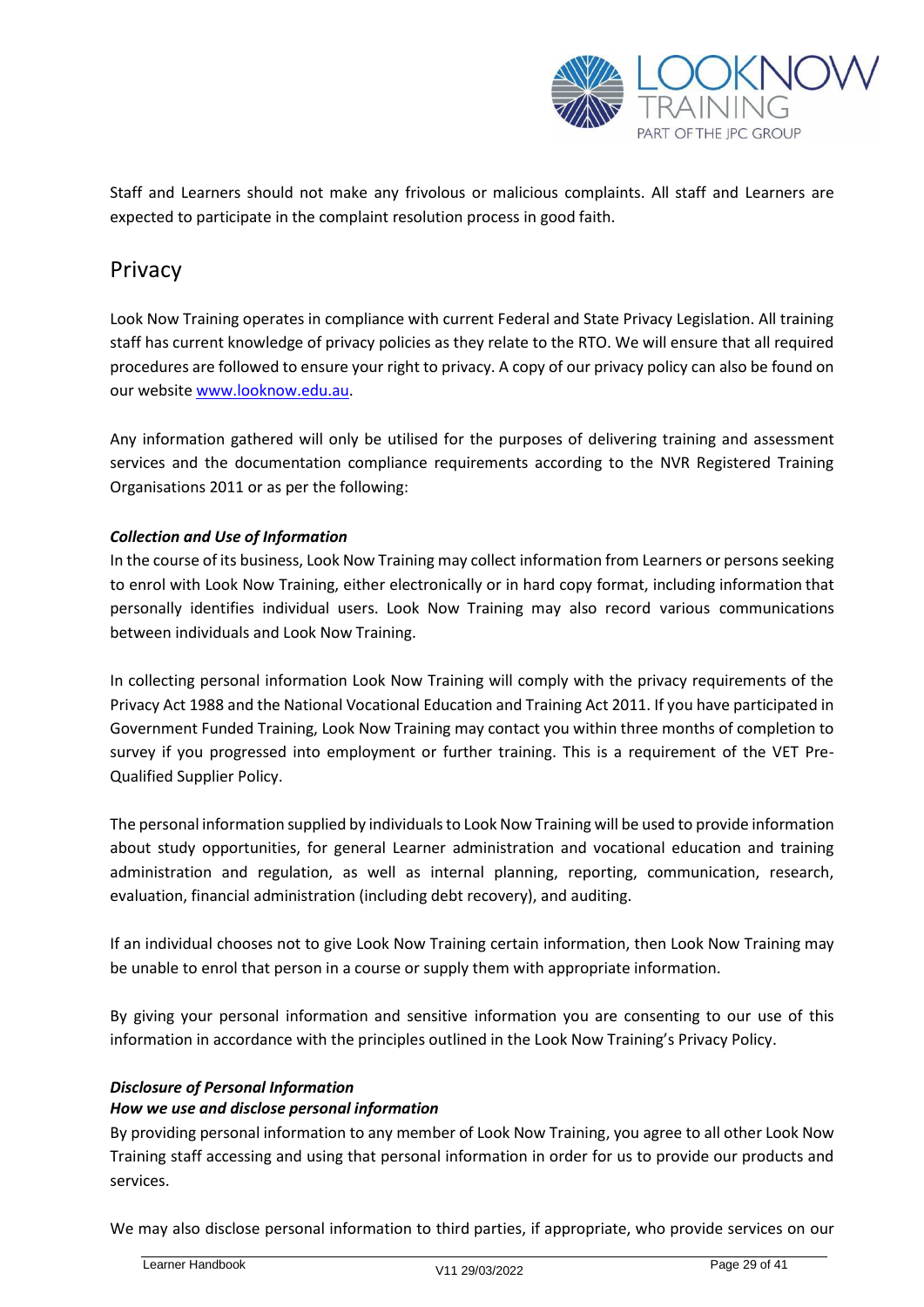

behalf or where required or authorised by relevant laws and policies to Australian federal and state government agencies and authorities including funding schemes and training programs that we participate in.

Our third parties are required to protect your personal information in the same way that we must. We have confidentiality agreements in place with all of our service providers, external agencies, and with staff who handle personal information that we provide to them.

Your personal information will not be otherwise disclosed without your consent unless required or authorised by law or the APPs.

Any concerns about the treatment of personal information should be directed to the RTO Manager in writing or email as detailed below.

#### *Security of Personal Information*

Look Now Training will take all reasonable steps to ensure that any personal information collected is relevant to the purpose for which is was collected, is up to date and complete.

#### *Right to Access and Correct Records*

Individuals have the right to access or obtain a copy of the personal information that the Look Now Training holds about them. Requests to access or obtain a copy of personal information must be made in writing.

There is no charge for an individual to access personal information that Look Now Training holds about them; however, Look Now Training may charge a fee to make a copy. Individuals will be advised of how they may access or obtain a copy of their personal information and any applicable fees within 10 days of receiving their written request.

If an individual considers their personal information to be incorrect, incomplete, out of date or misleading, they can request that the information be amended. Where a record is found to be inaccurate, a correction will be made. Where a Learner requests that a record be amended because it is inaccurate, but the record is found to be accurate, the details of the request for amendment will be noted on the record.

Written requests for access to, or to obtain a copy of, personal information held by the Look Now Training should be sent to:

RTO Manager, PO Box 5279 Maroochydore BC QLD 4558

Or emailed to[: training@looknowtraining.edu.au](mailto:training@looknowtraining.edu.au)

#### *Publication*

These Privacy and Personal Information Procedures will be made available to Learners and persons seeking to enrol with the Look Now Training by publication on the Look Now Training website [www.looknow.edu.au.](http://www.looknow.edu.au/) If at any time we change the Privacy Policy, we will post those changes on our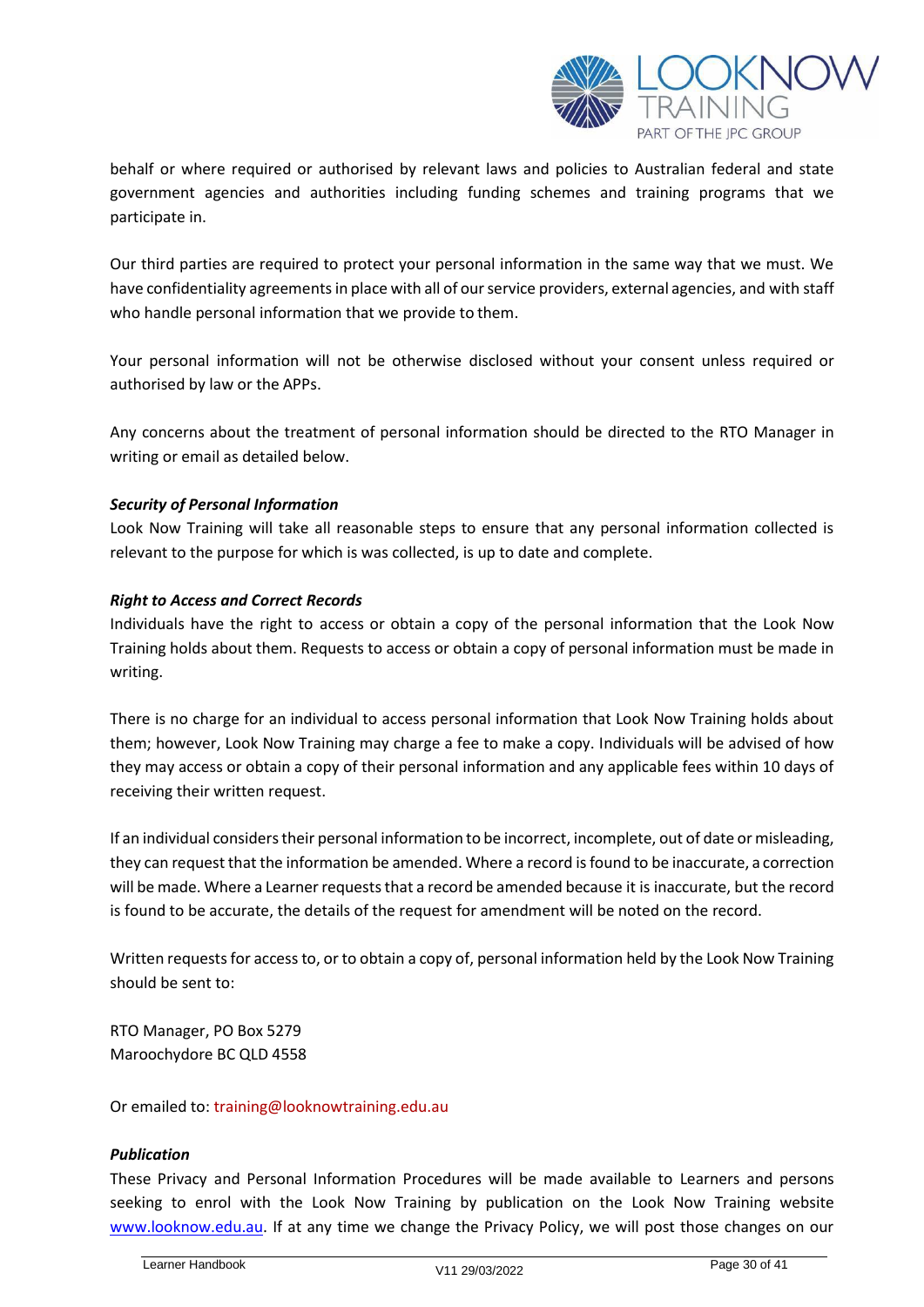

website so that you are kept fully informed.

### <span id="page-30-0"></span>Learner Support, Welfare and Guidance

Qualified Trainers and Assessors, training and assessment materials and associated equipment required for the course will be provided unless specified otherwise. Additional educational and support needs will be available for Learners, as required. This may include, but not limited to:

- Language Learning and Numeracy (LLN) Skills Indicators
- Self-assessments
- Training and Assessment Strategies
- Vocational/Industry Placement assistance
- Inclusive Learning by recognising that each Learner is different (socially and culturally) and providing learning strategies to suit the Learners' background and identify when extra support is needed.

Look Now Training recognises the range of learning capacity of Learners especially regarding reading, writing and mathematical abilities (LLN) and will assist in cases where Look Now Training has the expertise. If we are unable to provide the LLN support that the Learner requires, Look Now Training will advise the Learner of their best options and any associated costs. Any associated costs with LLN and Learner support will be the Learner's responsibility.

At any stage of the training and assessment process, the Learner is able to escalate their specific support needs to the RTO Manager of Look Now Training wishes to ensure that all Learners are supported in their studies to the fullest extent possible.

Trainers inducting Learners into the course and checks with each Learner to see if they believe they need further LLN or other support to help them with their course of study. It will be at the Trainer's discretion as to what support is needed and if needed a Support Plan will be created to monitor their progress. Where other support is required, the candidate can refer to Look Now Training recommended external providers.

When completing the Enrolment Form, the learner can indicate if they have any other conditions, medical or physical, that need to be considered and/or accommodated for during their course of study with Look Now Training.

# <span id="page-30-1"></span>Refund Policy

#### *Fees and Refunds*

Look Now Training operate a refund policy, which is fair and equitable and in accordance with Look Now Training processes. Pre-enrolment information provided to Learners is designed to ensure that all details relating to fees and charges are known prior to enrolment.

Fees are levied on all courses, details ofwhich are contained in the relevant course outline provided and/or within the course contribution schedule. Look Now Training management is responsible for ensuring that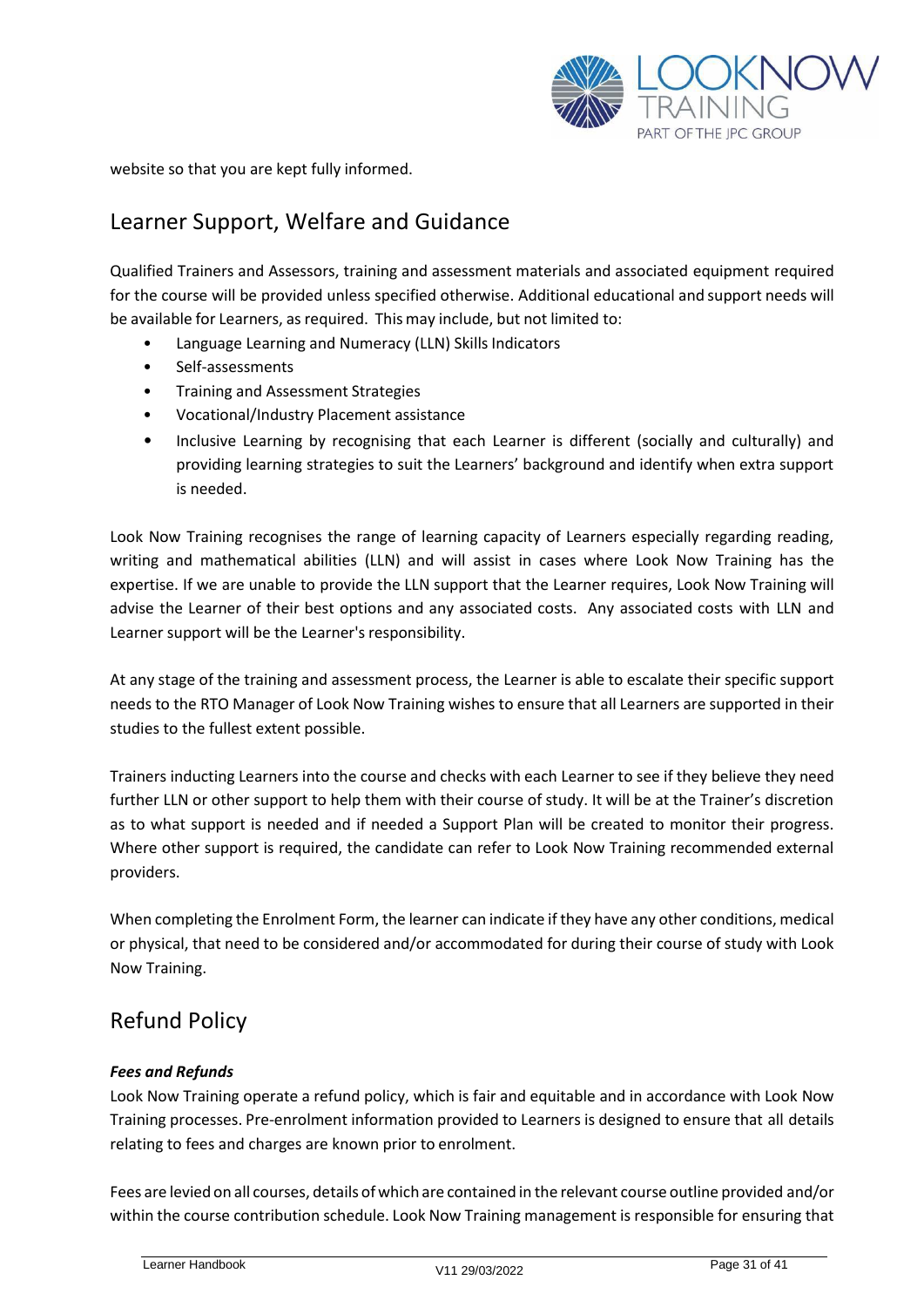

fees paid in advance are accounted for in a separate financial control centre andare clearly identified within the Learner record management system.

#### *Fee for Service*

All fees for short courses costing up to \$1,500 are paid at the time of enrolment (a \$150 non- refundable Learner enrolment fee applies for all short courses).

Learners enrolling in full qualifications are requested to pay the non-refundable Learner enrolment fee with the balance of course fees in increments of no greater than \$1,500 for each instalment as set out in the individual payment plan for that course. The non-refundable Learner enrolment fee may differ between courses. Please contact Look Now Training for full course costs and Learner enrolment fees for each course.

Should circumstances prevent an enrolled client from attending after they have paid for their program, the non-refundable component is retained by Look Now Training to cover administration costs. The balance of the remaining fees is refunded providing the client advises their desire to cancel their enrolment in writing, within 14 days of commencing the course. Look Now Trainingwillthen make a refund of any prepaid course fees (less the non-refundable fee) within 30 days of the written request being received by Look Now Training.

Participants who do not cancel their enrolment and fail to attend the course for which they are enrolled will not be eligible for a refund – it is the responsibility of the participant to confirm that their written cancellation has been received by Look Now Training.

#### *Certificate 3 Guarantee*

In accordance with the Queensland VET Investment Plan, Learners are required to make a co- contribution to a Government subsidised training place. This co-contribution fee is determined by the Registered Training Organisation and in consideration of a Learner's concession eligibility – see below for definition.

You will be notified of your co-contribution prior to enrolment. Fees need to be paid prior to training commencement, either in full or as part of an agreed payment plan.

If a Learner chooses to cancel their course after they have commenced, no refund will be given. A Certificate 3 Guarantee enrolment will be for a twelve (12) month term. If a learner does not complete their course within that time, they may be given the option to re-enrol and pay for the units yet to be completed.

For information from Department of Education and Training about Certificate 3 Guarantee, refer to their fact sheet at [https://training.qld.gov.au/site/providers/Documents/funded/certificate3](https://training.qld.gov.au/site/providers/Documents/funded/certificate3%20/c3gfactsheet-%20Learner.pdf)  [/c3gfactsheet-](https://training.qld.gov.au/site/providers/Documents/funded/certificate3%20/c3gfactsheet-%20Learner.pdf) Learner.pdf

The Queensland Skills Gateway provides courses available under Certificate 3 Guarantee, which includes what career paths they lead to and the approved training providers to deliver them. More information is available a[t http://www.skillsgateway.training.qld.gov.au/](http://www.skillsgateway.training.qld.gov.au/)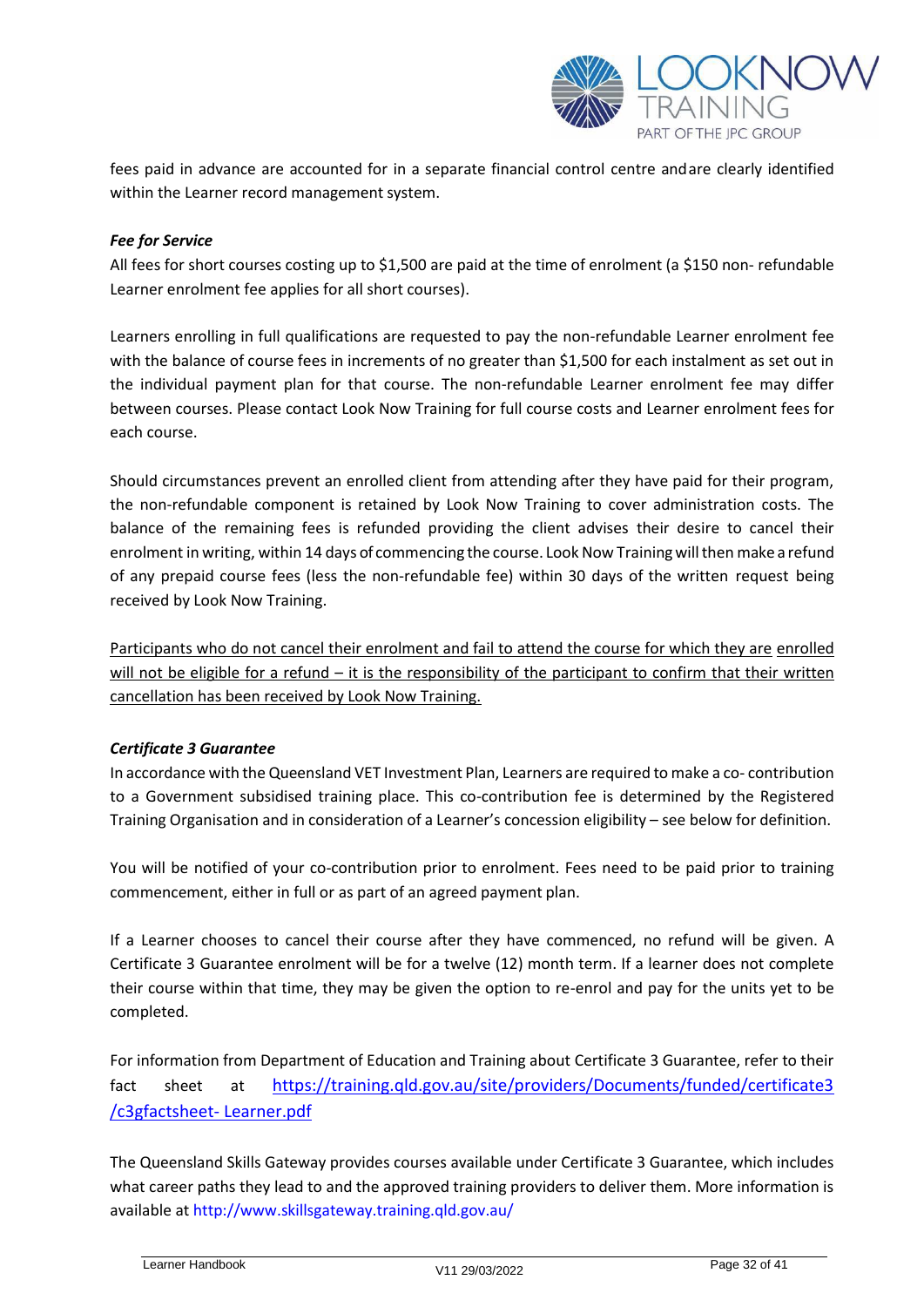

#### *Australian Apprenticeship/Traineeship*

To be eligible for a government contribution towards the cost of training, an apprentice or trainee must have entered into a training contract for a qualification that is funded by DESBT (Department of Education, Small Business and Training) and be registered in DESBT's registration system DELTA.

In accordance with the Queensland VET Investment Plan, Learners are required to make a co- contribution to a Government subsidised training place. User Choice Learners (Trainees and Apprentices who are not school based), will pay a Learner contribution fee which is calculated per unit. The amount per unit is set by the Government annually (currently \$1.60 for non-concessional and \$0.64 for concessional Learners) and is a fee that is multiplied by the unit's nominal hours.

Concessional Learner status applies when: -

- the Learner holds a Health Care concession card or Pensioner concession card issued under Commonwealth law, or is the partner or a dependant of a person who holds a Health Care concession card or Pension concession card, and is named on the card or
- the Learner provides an official form under Commonwealth law confirming that the Learner, their partner, or the person of whom the Learner is a dependant is entitled to concessions under a Health Care or Pensioner Concession card or
- the Learner is an Aboriginal or Torres Strait Islander or
- the Learner has a disability or
- the Learner is a school Learner and is enrolled in a VETiS program (may include young people in detention) or
- the Learner is an adult prisoner

You will be notified of the full cost of your Learner contribution fees prior to enrolment. You will need to pay these fees in full upfront or set up an agreed payment plan prior to commencement of any training being delivered.

If a Learner chooses to cancel their course after they have commenced, a partial refund will be given for units paid but not commenced at the time of the Learner withdrawal.

Learners who want more information about apprenticeships are referred to 'A-Z of apprenticeship and traineeship industry areas at [http://apprenticeshipsinfo.qld.gov.au/resources/ pdf/a-z.pdf o](http://apprenticeshipsinfo.qld.gov.au/resources/%20pdf/a-z.pdf)r visit [www.apprenticeshipsinfo.qld.gov.au o](http://www.apprenticeshipsinfo.qld.gov.au/)r call 1800 210 210.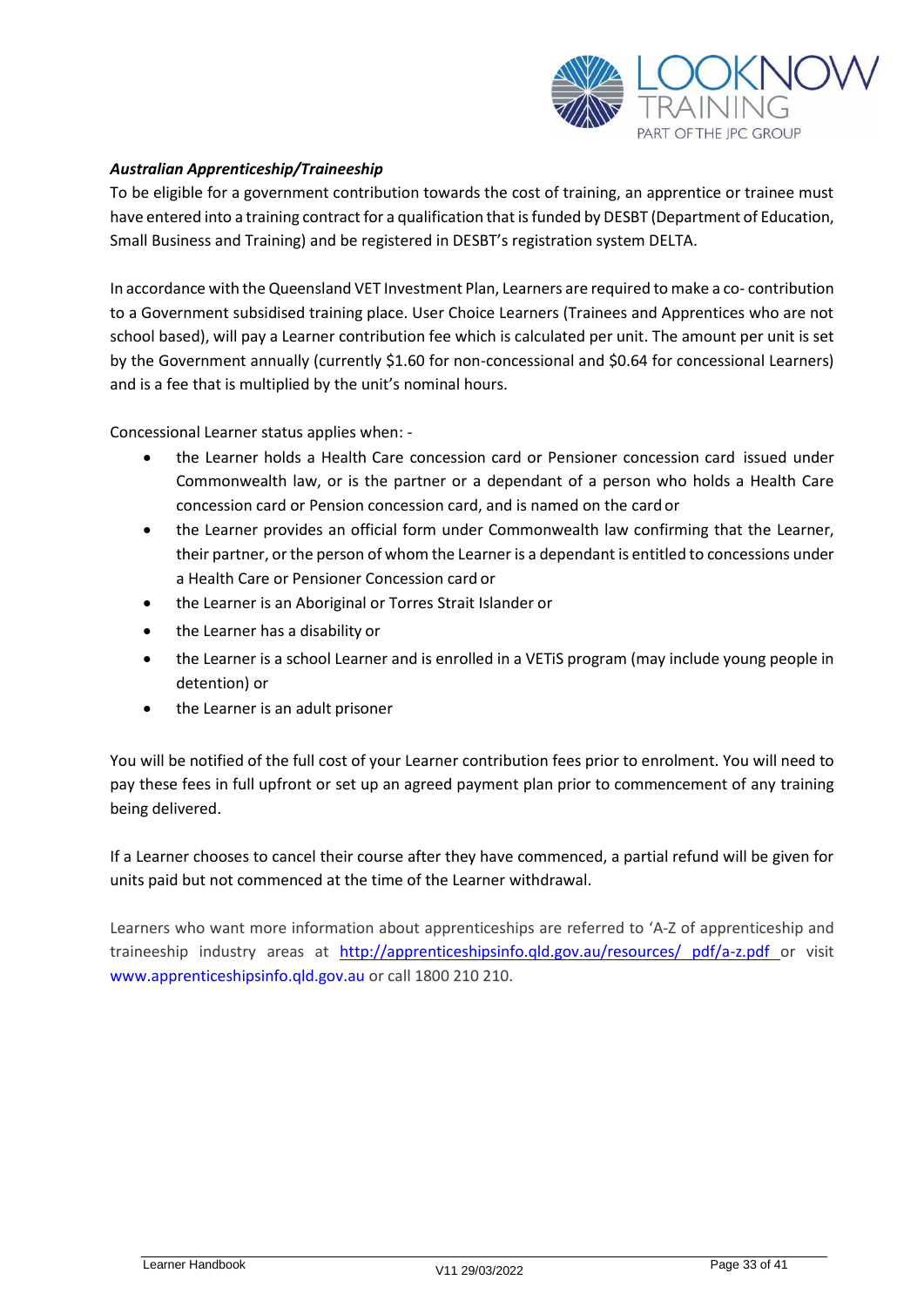

#### *Pre-qualified User Choice responsibilities*

Look Now Training understands the responsibilities as a SRTO and follows guidelines set out by Queensland Government Apprenticeships Info at [http://apprenticeshipsinfo.qld.gov.au/information](http://apprenticeshipsinfo.qld.gov.au/information-resources/info-sheets/trainingorganisations)[resources/info-sheets/trainingorganisations.](http://apprenticeshipsinfo.qld.gov.au/information-resources/info-sheets/trainingorganisations) html

As an SRTO, Look Now Training will provide the following from start to end of the training contract:

- Develop a Training Plan with the employer and apprentice/trainee
- During the training contract, provide assistance to the employer and apprentice/trainee training to understand their responsibilities in their workplace training
- Ensure that training and assessment is delivered occurring to plan
- Together with the employer and apprentice/trainee, sign the Completion Agreement on course completion
- Email the signed Completion Agreement to Apprenticeship Info within 10 days of signing.
- Issue the qualification to candidate on course completion

#### *Personal Circumstances*

Individual circumstances and family matters beyond the control of the client which impact on their ability to continue their studies, should be discussed personally with the Chief Executive Officer or their appointed representative about their refund. In these situations, each case is judged on its own merit.

#### *Enrolment Cancellations and Refunds*

Cancellations must be notified to the Chief Executive Officer of Look Now Training in writing, accompanied by request for refund (if applicable) stating the circumstances for which the refund is requested. Refunds must be authorised by the Chief Executive Officer or their appointed representative. To ensure continued financial compliance and transparency, Look Now Training has its financial accounts certified every twelve months by a certified chartered accountant.

#### *Look Now Training initiated withdrawal or cancellation in a course*

When a Learner has made no contact with Look Now Training's office and Look Now Training have made 3 attempts to contact the Learner with regard to their training and assessment and the enrolment end date has lapsed, the Learner will then be considered withdrawn from the course.

Look Now Training will provide the Learner with written notification (email/letter) that the Learner has been withdrawn from the course. There will be no refund of any course fees paid for under these circumstances.

To continue with the course, the Learner would need to re-enrol in the course.

In the case of extreme hardship or extenuating circumstances preventing participation in the course, a written request for a refund can be made to the Training Manager which will be considered on an individual basis.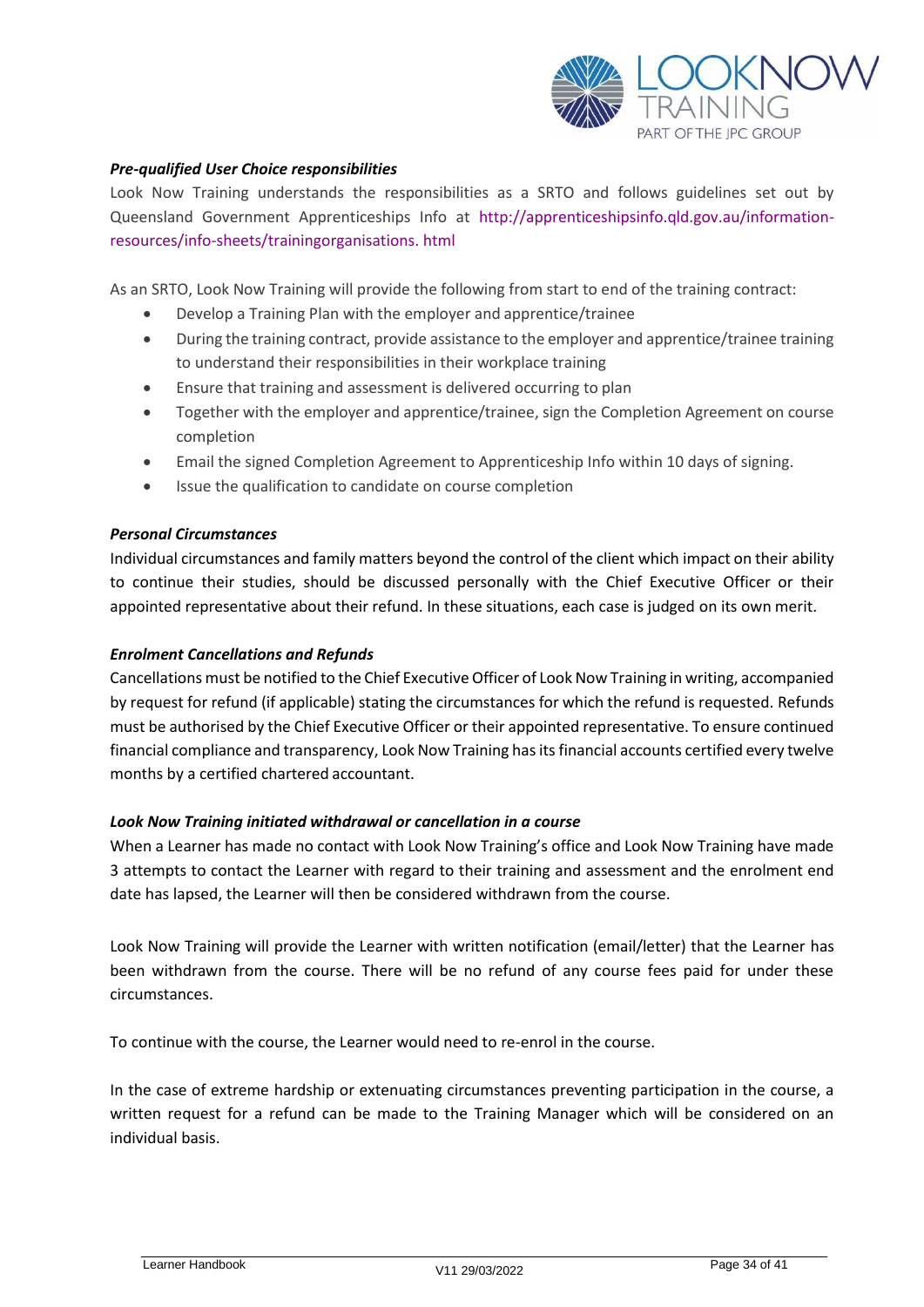

# <span id="page-34-0"></span>Requests for Deferral

A Learner may only defer their studies on the grounds of illness, evidenced by a doctor's certificate, or compassionate or compelling circumstances on grounds beyond the control of the Learner.

Learners must apply in writing to the RTO Manager prior to the deferral period being sought or assoon as practically possible, stating the reason and time of the deferral period being sought which will then be considered on an individual basis.

Once received, Look Now Training may choose to grant or decline the request and the outcome of the request will be provided within 7 days of our office receiving notice.

If approved, a request for deferral will only be approved once for each course commenced.

# <span id="page-34-1"></span>Work Health and Safety Policy

The Qld Work Health & Safety Act (2011) requires that the employer's duty of care is to provide a safe and healthy working environment for all employees, and the employee's duty of care to take reasonable care for the health and safety of others in the work place. This includes the provision of:

- a workplace that is safe to work in, with working procedures that are safe to use,
- adequate staff training including topics such as safe work procedures, infection control procedures and appropriate hygiene,
- properly maintained facilities and equipment, including the provision of personal protective equipment such as gloves, eye protection and sharps containers where required,
- a clean and suitably designed workplace with the safe storage of goods such as cleaning chemicals.

The following procedures and standards must be observed to achieve a safe working and learning environment:

- Maintain a safe, clean, and efficient, working environment
- Store and dispose of waste according to health regulations
- Check all equipment especially electrical cords. If you are bringing cords on to the premises, they must be checked by your trainer to ensure currency of tag
- Store equipment safely
- Identify fire hazards and take precautions to prevent fire
- Safe lifting and carrying techniques maintained

### <span id="page-34-2"></span>COVID19

Some Learners may have been impacted by providers needing to vary their delivery arrangements to deal with the physical distancing requirements in place to minimise the spread of COVID-19. Other Learners may have not been able to attend classes due to health concerns.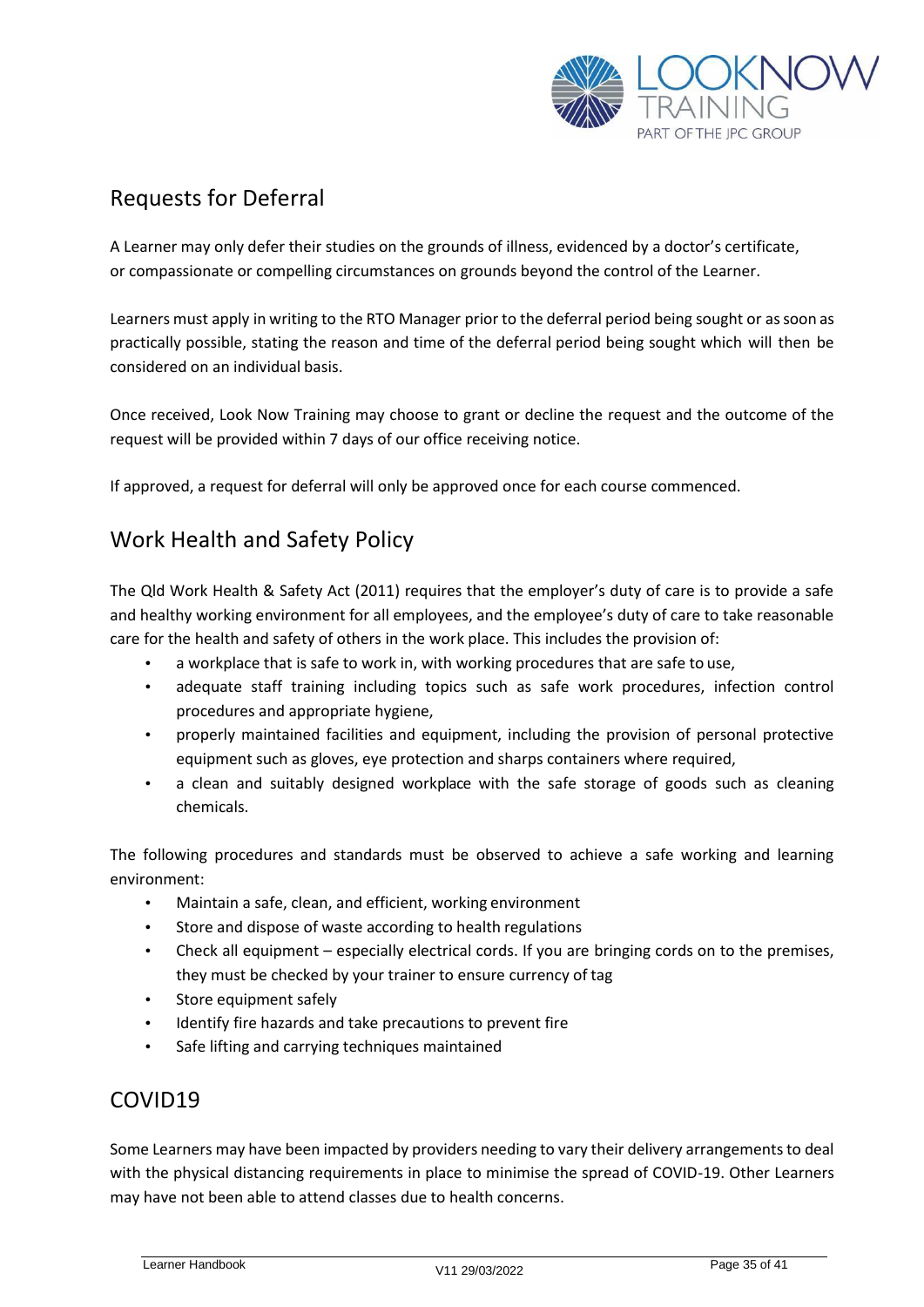

The uncertainty has been particularly difficult for overseas Learners who are far from home and their families or who have had to return to their home countries partway through studies. These Learners also have visa conditions to comply with which require participation and progress in their courses.

Much of this is outside the control of Learners and providers. While ASQA has advised providers that it will apply a flexible regulatory approach during this period, providers are expected to act reasonably towards their Learners to ensure their health and safety when attending classes and minimise the impact of any changes to the delivery of training and assessment.

Providers may continue to deliver face-to-face training and assessment in a classroom environment providing this meets the requirements of the Australian Government Department of Health or any state or territory health authorities.

Providers must ensure there is ample space in the classroom between people and **should** also undertake increased cleaning, particularly of classrooms, toilets, common areas, door handles and equipment. Any Learner who is unwell, or who is required to self-isolate, **must** not attend class or must be sent home.

Learners who have a concern with the approach taken by their providers should, in the first instance, seek to resolve the matter directly with the provider. Providers are required to have a documented complaints policy, including making independent mediation services available to Learners to assist in the resolution of complaints.

Learners who continue to be dissatisfied with their provider may make a complaint to a range of complaints-handling bodies. ASQA provides advice to Learners on how to make complaints on its [website.](https://www.asqa.gov.au/node/2711) www.asqa.gov.au

Learners required to undertake a workplace component (practical) for a unit/s may be impacted depending due to COVID19 and specific industry requirements. Consult with Look Now Training for advice.

### <span id="page-35-0"></span>Industry Placement

Look Now Training will contact placement providers, with sufficient lead time for Learners to prepare for work placement. Look Now Training will ensure the work placement meets the assessment conditions, including work health and safety requirements, and negotiate dates suitable for all stakeholders.

Each learner will receive a Work Placement Agreement detailing their obligations and expectations.

Look Now Training will attend the workplace, at agreed times as necessary, to observe the Learner's work. The trainer will obtain feedback on the Learners' activities and performance during the work placement. The trainer will collect evidence of the Learner's competency against all relevant performance criteria, performance and knowledge evidence under assessment conditions in accordance with the requirements of the unit(s) of competency. The trainer will record this observation and make a competency judgement in accordance with the rules of evidence.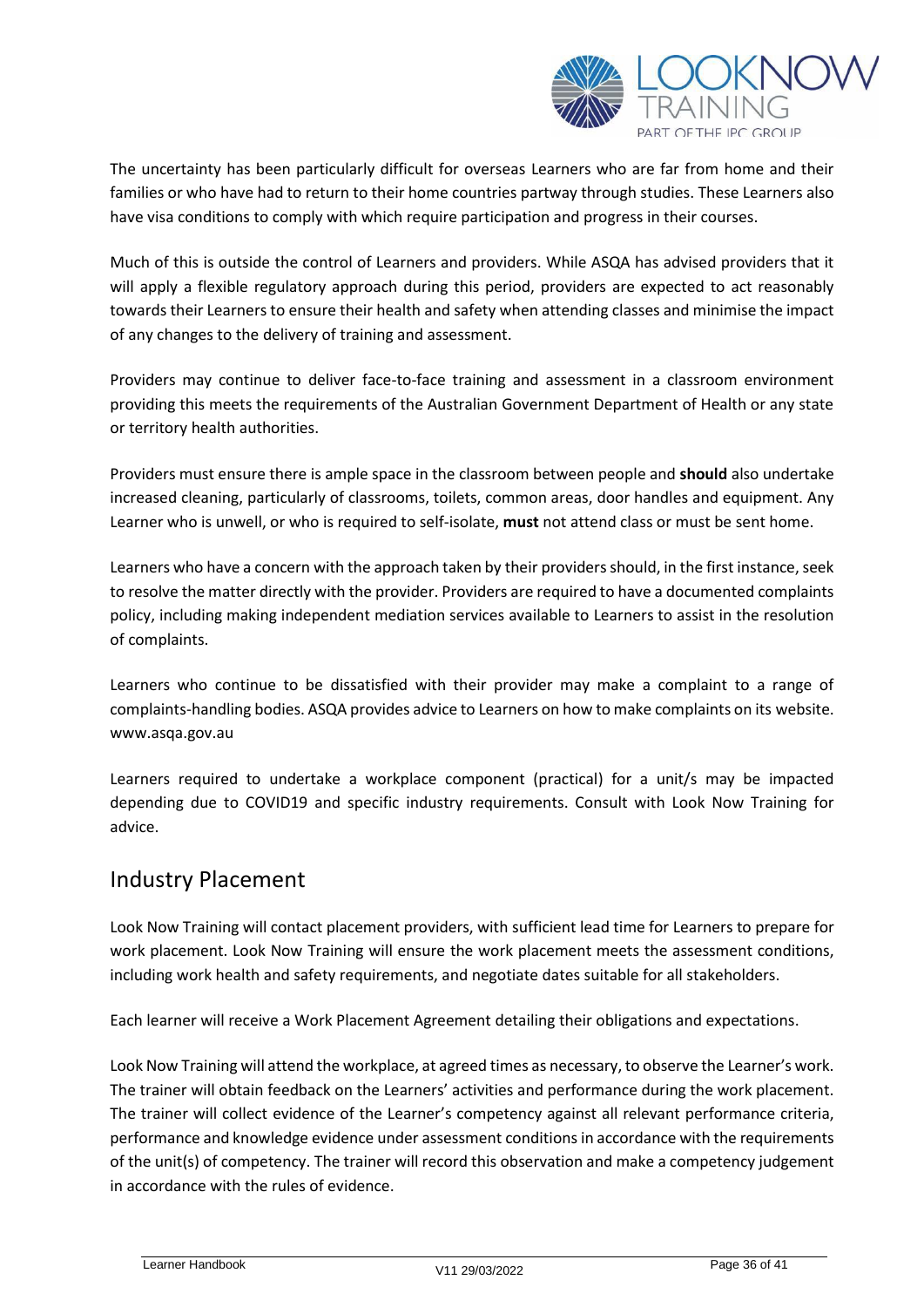

Where work placement is mandatory, but Learners are not allowed to attend a particular workplace, that placement will be deferred until such time that it can be conducted. However, there are a range of actions that Look Now Training can take to mitigate the impact of Covid-19 on learners who need to undertake workplace hours, such as

- training bring forward theoretical training across single or multiple units to continue learning
- training adjust training and assessment strategies to continue to deliver units of competency that do not contain workplace hours
- training make use of simulated workplace environments to allow for practising of skills
- training and assessment– where Learners are in different locations, make use of technologies such as video recording and Skype
- assessment where the training package allows, make use of simulated workplace assessment.

Where work placement has been partially completed, both Learners and the provider should retain evidence of the placement completed to date, including any logbooks.

#### *Structured work placements*

A structured work placement involves the Learner participating in specific tasks in the workplace as described in the Vocational Education and Training (VET) act. The program may or may not mandate assessment in the workplace.

Prior to the placement, negotiation occurs between the Look Now Training, Learner and the work experience provider, to identify the specific tasks for the Learner.

If work placement has been arranged by Look Now Training, and the Learner decides they want to go to another placement or they do not attend the arranged placement, and did not advise Look Now Training, the learner will need to source their own placement. However, it must be approved by Look Now Training.

Look Now Training will provide copies of the below insurances to the work experience provider

- Public liability insurance
- Workers' compensation

**NOTE:** Learners undertaking placement as part of the Certificate III in Individual Support are required to hold a current Police Check and NDIS Worker Screening before commencement in placement.

The COVID-19 pandemic has placed an unprecedented strain on the aged care and disability support workforce, impacting a range of job roles in those sectors. Industry feedback and employment statistics show that there is demand for rapid upskilling of a 'surge' workforce to fill aged care assistant, disability support and client assistant roles. In response to this increased demand, the Australian Industry Skills Committee and the Department of Education, Skills and Employment has endorsed a new skill set to support the entry level skilling of a 'surge' aged care and disability support workforce, equipping learners with the skills and knowledge required to adapt to a range of new risks posed by the COVID-19 pandemic.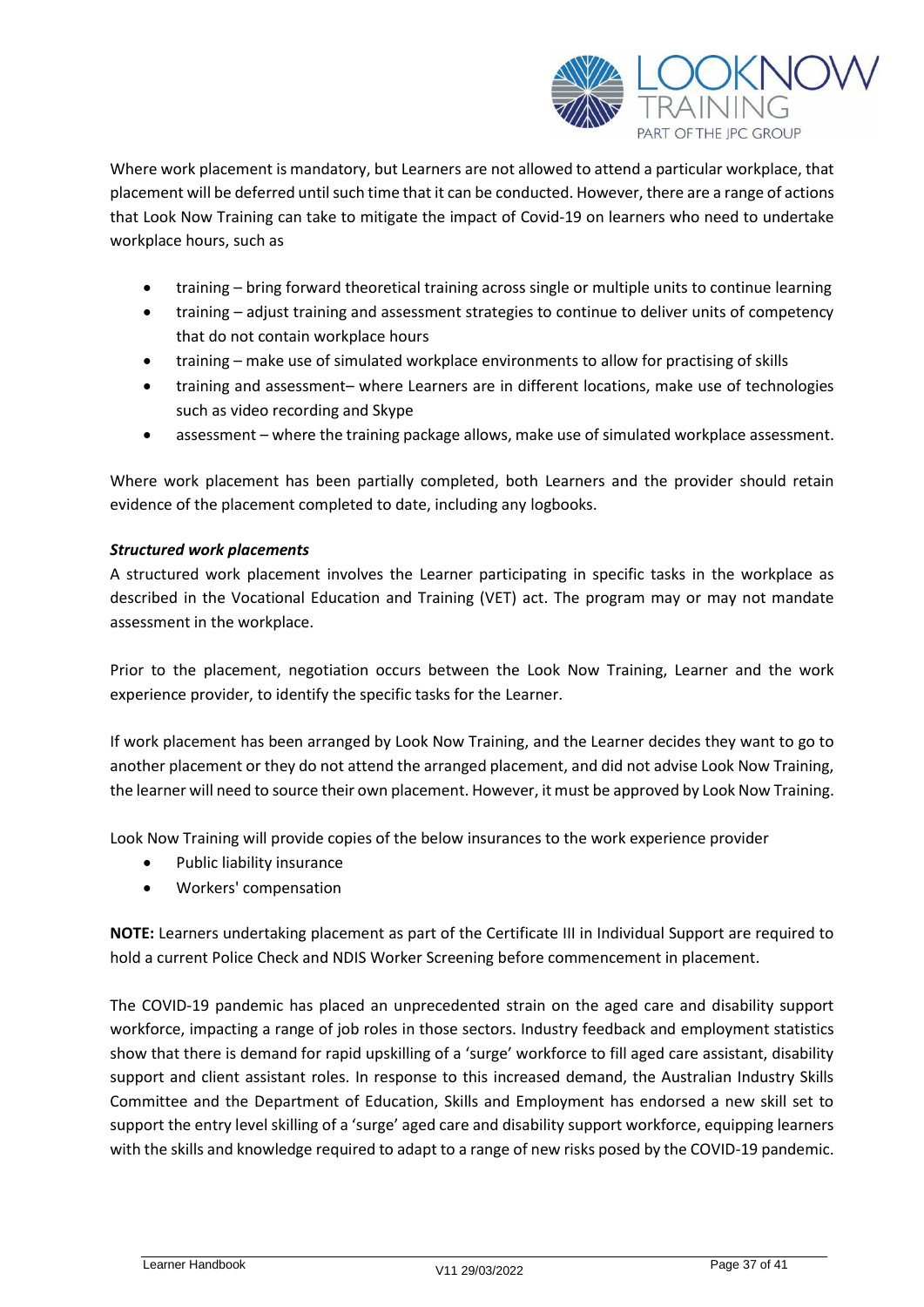

<span id="page-37-0"></span>Definitions

**Academic appeal –** An academic appeal arises when a Learner is not satisfied with the outcome of an assessment decision. The Learner has the right for the assessment outcome to be reconsidered.

**Appeal** – An appeal arises when a person is not satisfied with a decision made as a result of an enquiry or a complaint. An escalation step is open when a person associated with Look Now Training is dissatisfied with an adverse decision or perceives an adverse outcome has been made.

**ASQA** – Australia Quality Skills Authority ASQA's functions include:

- registering training providers as 'registered training organisations' (RTOs)
- accrediting vocational education and training (VET) courses

**Bullying** – unwelcome and offensive behaviour that intimidates, humiliates, and/or undermines a person or group. Bullying involves a persistent pattern of behaviour over a period time and may include verbal abuse, physical assault, unjustified criticism, sarcasm, insults, spreading false or malicious rumours about someone, isolating or ignoring a person, putting people under unnecessary pressure with overwork or impossible deadlines, and sabotaging someone's work or their ability to do their job by not providing them with vital information and resources.

**Complaint** - A complaint is an expression of dissatisfaction that a person's rights, existing interests and/or reasonable expectations have been adversely and unjustifiably impacted because of an action, decision or omission within the control or responsibility of Look Now Training. Any circumstance related to Look Now Training's operations, services and decisions, training and assessment, or the conduct of Look Now Training's staff, its Learners, or people associated with Look Now Training or using Look Now Training's facilities may be the subject of a complaint.

**Confidentiality** - information kept in trust and divulged only to those who need to know.

**Discrimination** - treating someone unfairly or unequally simply because they belong to a group or category of people. Equal opportunity laws prohibit discrimination on the grounds of sex, marital status, pregnancy, family responsibility, family status, race, religious beliefs, political conviction, gender history, impairment, age, or sexual orientation. Victimisation is also treated as another ground of discrimination.

**Harassment** - any unwelcome and uninvited comment or action that results in a person being intimidated, offended, humiliated or embarrassed. Equal opportunity laws prohibit harassment on the grounds of sex and race.

**Learner** – may also be referred to as a student in Look Now Training documents or procedures and the two terms are interchangeable.

**Personnel** - all employees either full-time, part-time, or contracted to Look Now Training

**Racial Harassment** – any occurrence of a person being threatened, abused, insulted, or taunted in relation to their race, descent or nationality, colour, language or ethnic origin, or a racial characteristic. It may include derogatory remarks, innuendo and slur, intolerance, mimicry, or mockery, displays of material prejudicial to a particular race, racial jokes, allocating least favourable jobs or singling out for unfair treatment.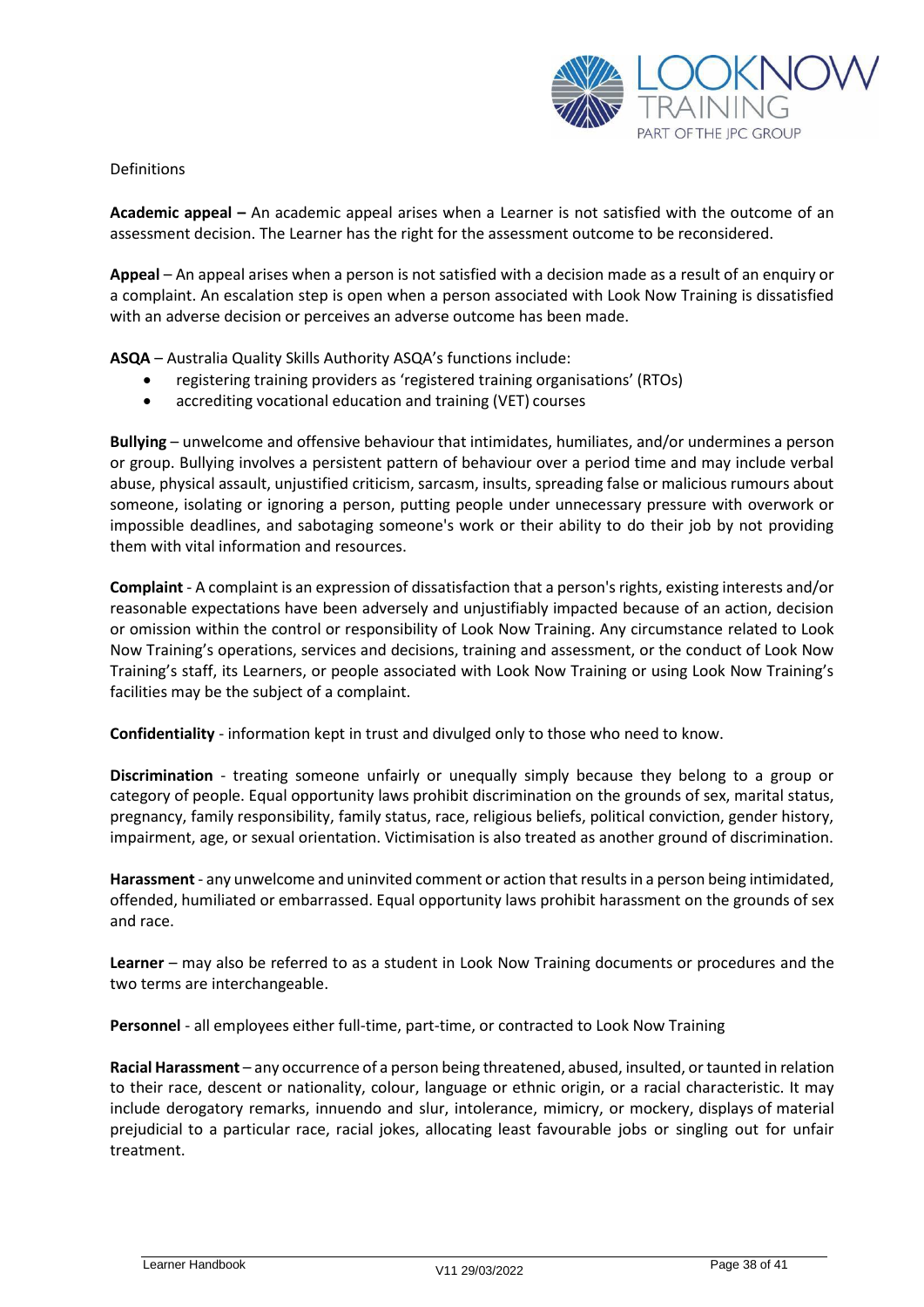

**Sexual Harassment** - any verbal or physical sexual conduct that is unwelcome and uninvited. It may include kissing, embracing, patting, pinching, touching, leering or gestures, questions about a person's private or sexual life, requests for sexual favours, smutty jokes, phone calls, emails, facsimiles or messages, offensive noises or displays of sexually graphic or suggestivematerial.

**Victimisation** - any unfavourable treatment of a person as a result of their involvement in an equal opportunity complaint. Unfavourable treatment could include adverse changes to the work environment, denial of access to resources or work.

**Training Records** - all types of documentation and information relating to training and assessment activities including but not limited to:

- commencement and completion dates for individuals of all competency units,
- individual Learner assessment information for each unit of competency,
- information on awards issued (award, date, certificate number),
- individual Learner participation data (assignments/assessments where practicable, attendance),
- recognition (RPL/) process documents (application and results)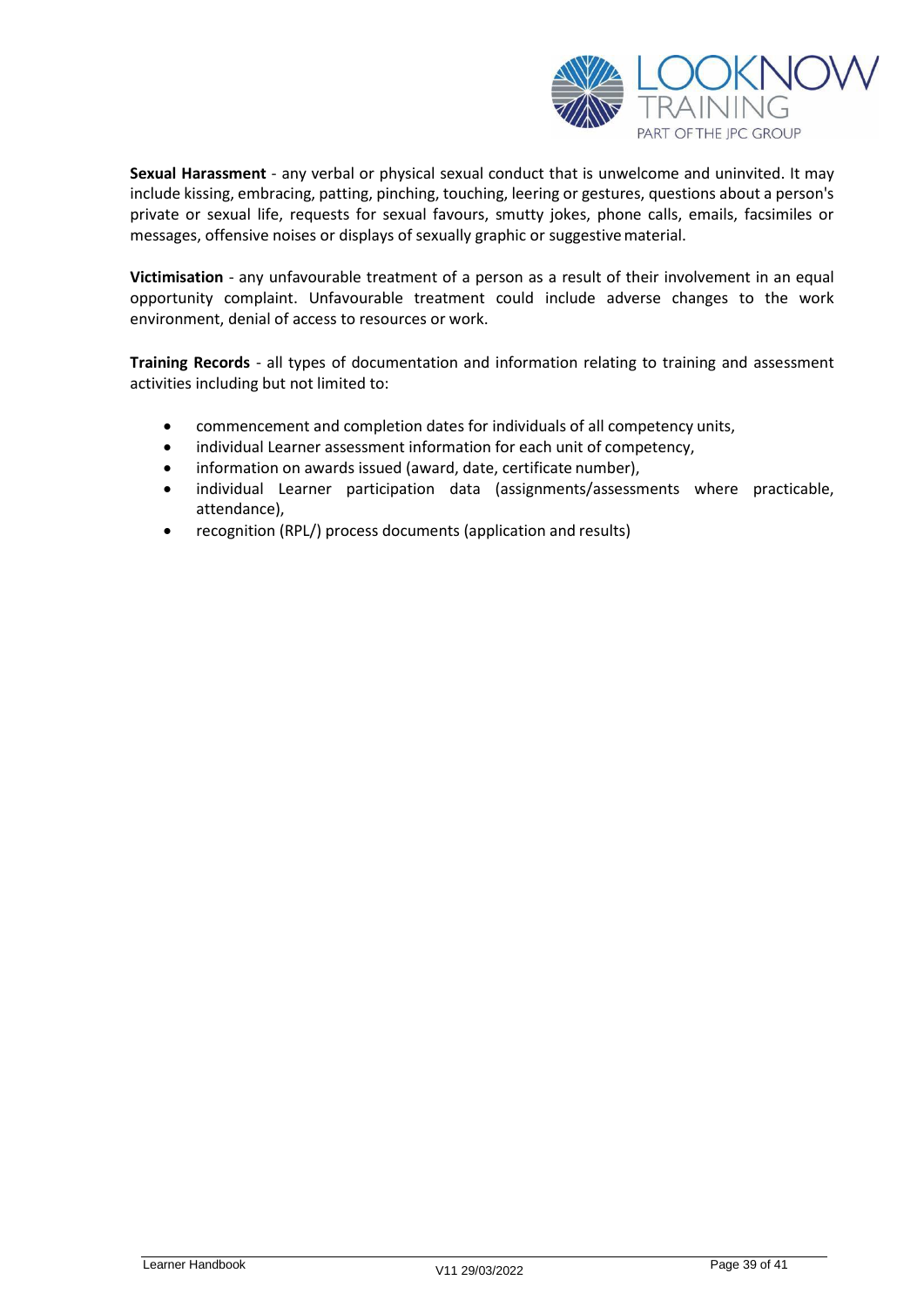

This page is intentionally left blank.